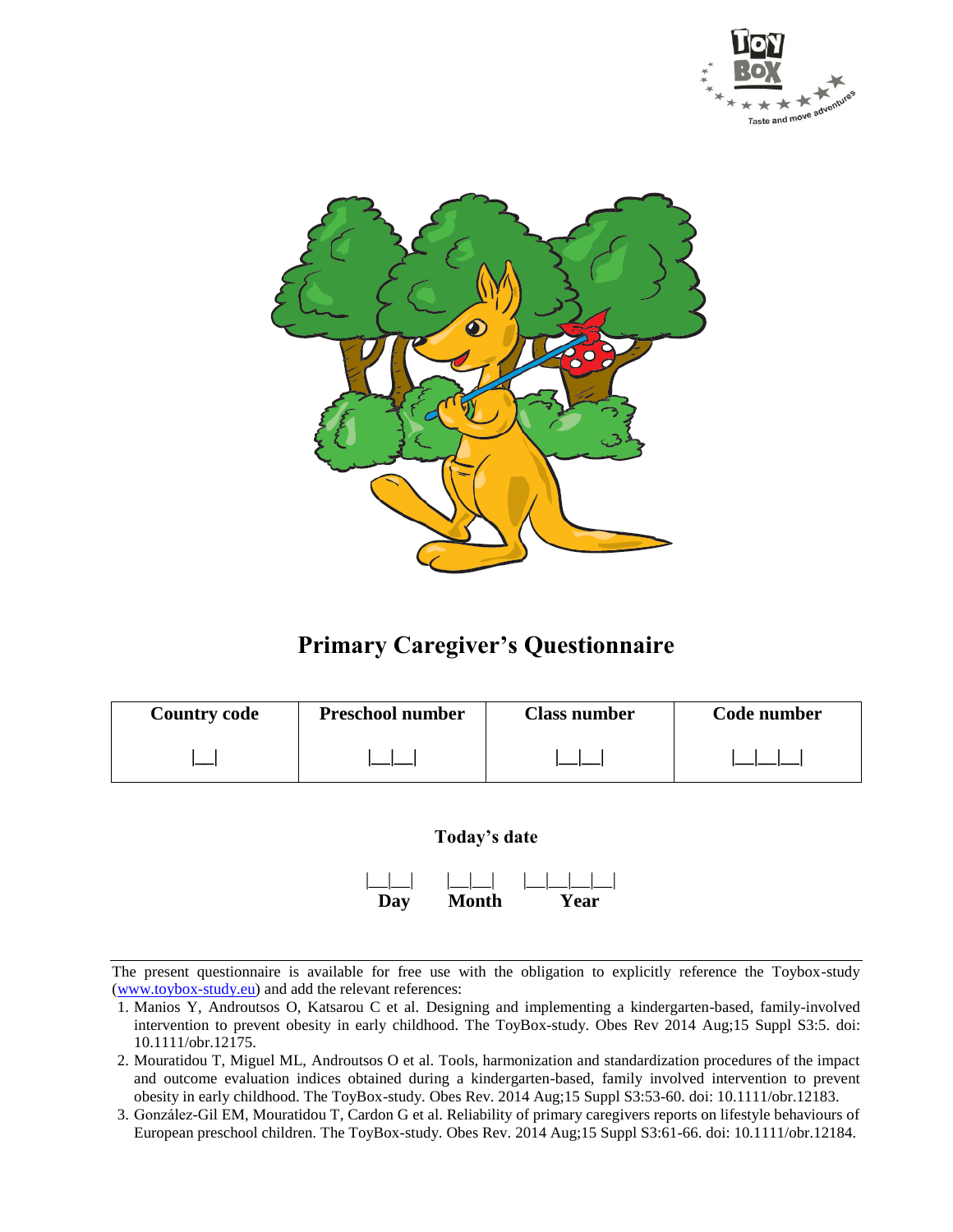

Dear Parents/Caregivers,

You and your child are participating in a large European study that investigates dietary and physical activity patterns of around 5000 children from Belgium, Bulgaria, Germany, Greece, Spain and Poland. We very much hope that you are willing to fill in this questionnaire. Your participation is voluntary. All answers will be treated in strict confidence in accordance with the regulations regarding data protection, and the information will only be used for research purposes. No one will be given access to your answers except for the researchers.

You do not need to put your name on the questionnaire. When you have answered the questionnaire put it in the envelope provided, and give it back to your child in order to take it back to preschool or hand it in yourself to the teacher. If you have any other queries or want further information please contact <name of contact person country specific> at <Institute name country specific> on <Phone number country specific or visit the ToyBox website: <http://www.toybox-study.eu/> add countryspecific ext

Yours sincerely,

Name & Signature of Professor in charge of the ToyBox intervention in each country

**How to complete the questionnaire** In sections **B**, C, D AND E we ask firstly questions about YOU and then for YOUR child.

When you see  $\bullet$ , this refers to YOU and when you see  $\bullet$ , this refers to YOUR child

- Please complete the questionnaire using **a blue or black pen.**
- $\blacksquare$ Most of the questions can be answered by placing a clear **X** in the answer box. Mark only one box per question unless multiple answers can be given. This will be indicated next to the question.
- In some questions we ask you to write your own answer.

#### **EXAMPLES:**

### **How far is your child's preschool located from your home?**

- $\Box$ <sub>1</sub> Up to 500 metres
- $\Box$ <sub>2</sub> From 500 metres to <1 kilometre
- $\mathbf{X}_3$  From 1 kilometre to <2 kilometres
- $\Box$ <sub>4</sub> From 2 kilometres to <3 kilometres
- $\Box$ <sub>5</sub> From 3 kilometres to <4 kilometres
- $\Box$ <sub>6</sub> 4 kilometres or more

#### **How much time does your child spend doing sports in a sports club per week?**

|\_**0**\_|\_**2**\_| hours |\_**3**\_|\_**5**\_| minutes

If you wish to change an answer, leave the incorrect answer box marked 'X' and make the correct answer box completely black: **How far is your child's preschool located from your home?**

- $\Box$ <sub>1</sub> Up to 500 metres
- $\Box$ <sub>2</sub> From 500 metres to <1 kilometre
- $\mathbf{X}_3$  From 1 kilometre to  $\leq$  2 kilometres
- $\Box$  From 2 kilometres to <3 kilometres
- $\Box$ <sub>5</sub> From 3 kilometres to <4 kilometres
- $\Box$ <sub>6</sub> 4 kilometres or more

- 1. Manios Y, Androutsos O, Katsarou C et al. Designing and implementing a kindergarten-based, family-involved intervention to prevent obesity in early childhood. The ToyBox-study. Obes Rev 2014 Aug;15 Suppl S3:5. doi: 10.1111/obr.12175.
- 2. Mouratidou T, Miguel ML, Androutsos O et al. Tools, harmonization and standardization procedures of the impact and outcome evaluation indices obtained during a kindergarten-based, family involved intervention to prevent obesity in early childhood. The ToyBox-study. Obes Rev. 2014 Aug;15 Suppl S3:53-60. doi: 10.1111/obr.12183.
- 3. González-Gil EM, Mouratidou T, Cardon G et al. Reliability of primary caregivers reports on lifestyle behaviours of European preschool children. The ToyBox-study. Obes Rev. 2014 Aug;15 Suppl S3:61-66. doi: 10.1111/obr.12184.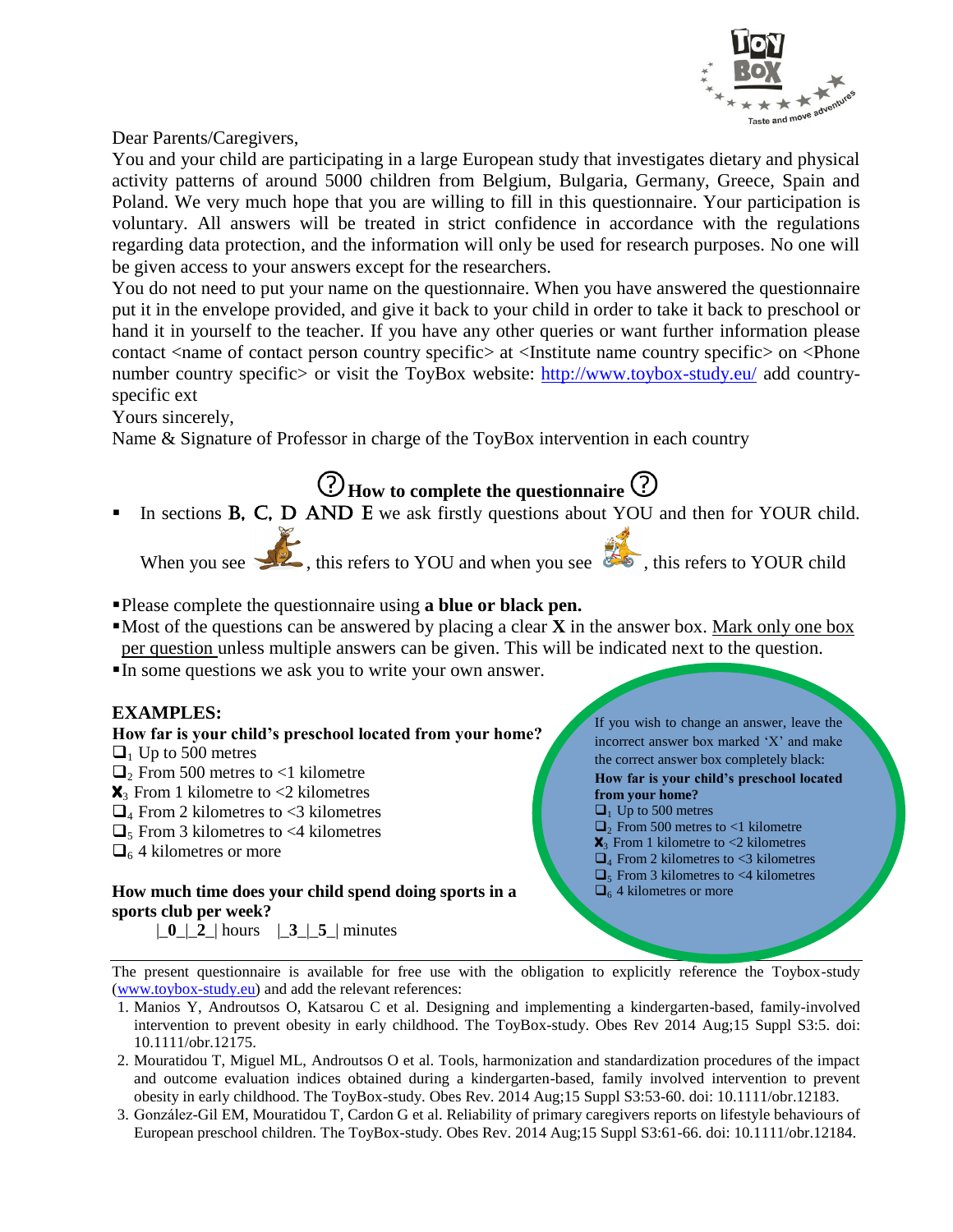

### **A. Socio-demographic Questions**

**The following questions are for the person who is answering this questionnaire. Ideally this person must be the child's primary caregiver. Please answer all questions and fill in what applies to you or your situation. It is important to remember that there are no right or wrong answers.** 

### **This questionnaire is filled in by…**  $\Box$ <sub>1</sub> The mother  $\Box$ <sub>2</sub> The stepmother  $\Box$ <sub>3</sub>The father  $\Box$ <sub>4</sub> The stepfather 5 Other (please state by whom .................................) **A1.Was your child born in <***insert country***> ?** <sup>1</sup> Yes <sup>2</sup> No, he/she was born in: ..................................................... **A2.Was the biological mother of your child born in <***insert country***> ?** <sup>1</sup> Yes <sup>2</sup> No, she was born in: ......................................................3 I don't know **A3.Was the biological father of your child born in <***insert country***> ?** <sup>1</sup> Yes <sup>2</sup> No, he was born in: ........................................................3 I don't know **A4.In what language(s) do you usually/mainly speak with your child at home?** <sup>1</sup> *<insert national language>* 2 Other language, please specify: ............................................................... **A5.Which adults does your child live with?** (You can mark more than one box)  $\Box$ <sub>1</sub> With both his/her mother and father  $\Box$ , Only with his/her mother  $\Box$ 3 Only with his/her father  $\Box_4$  With his/her mother and her new partner  $\Box$ <sub>5</sub> With his/her father and his new partner  $\Box$ <sub>6</sub> With his/her grandparents <sup>7</sup> Other adults (please specify)……………………… **How many persons live permanently in the household where your child usually lives?** A6. Number of persons 18 years or above:  $\Box$  person(s). A7. Number of persons below 18 years:  $\Box$  person(s).

<sup>1.</sup> Manios Y, Androutsos O, Katsarou C et al. Designing and implementing a kindergarten-based, family-involved intervention to prevent obesity in early childhood. The ToyBox-study. Obes Rev 2014 Aug;15 Suppl S3:5. doi: 10.1111/obr.12175.

<sup>2.</sup> Mouratidou T, Miguel ML, Androutsos O et al. Tools, harmonization and standardization procedures of the impact and outcome evaluation indices obtained during a kindergarten-based, family involved intervention to prevent obesity in early childhood. The ToyBox-study. Obes Rev. 2014 Aug;15 Suppl S3:53-60. doi: 10.1111/obr.12183.

<sup>3.</sup> González-Gil EM, Mouratidou T, Cardon G et al. Reliability of primary caregivers reports on lifestyle behaviours of European preschool children. The ToyBox-study. Obes Rev. 2014 Aug;15 Suppl S3:61-66. doi: 10.1111/obr.12184.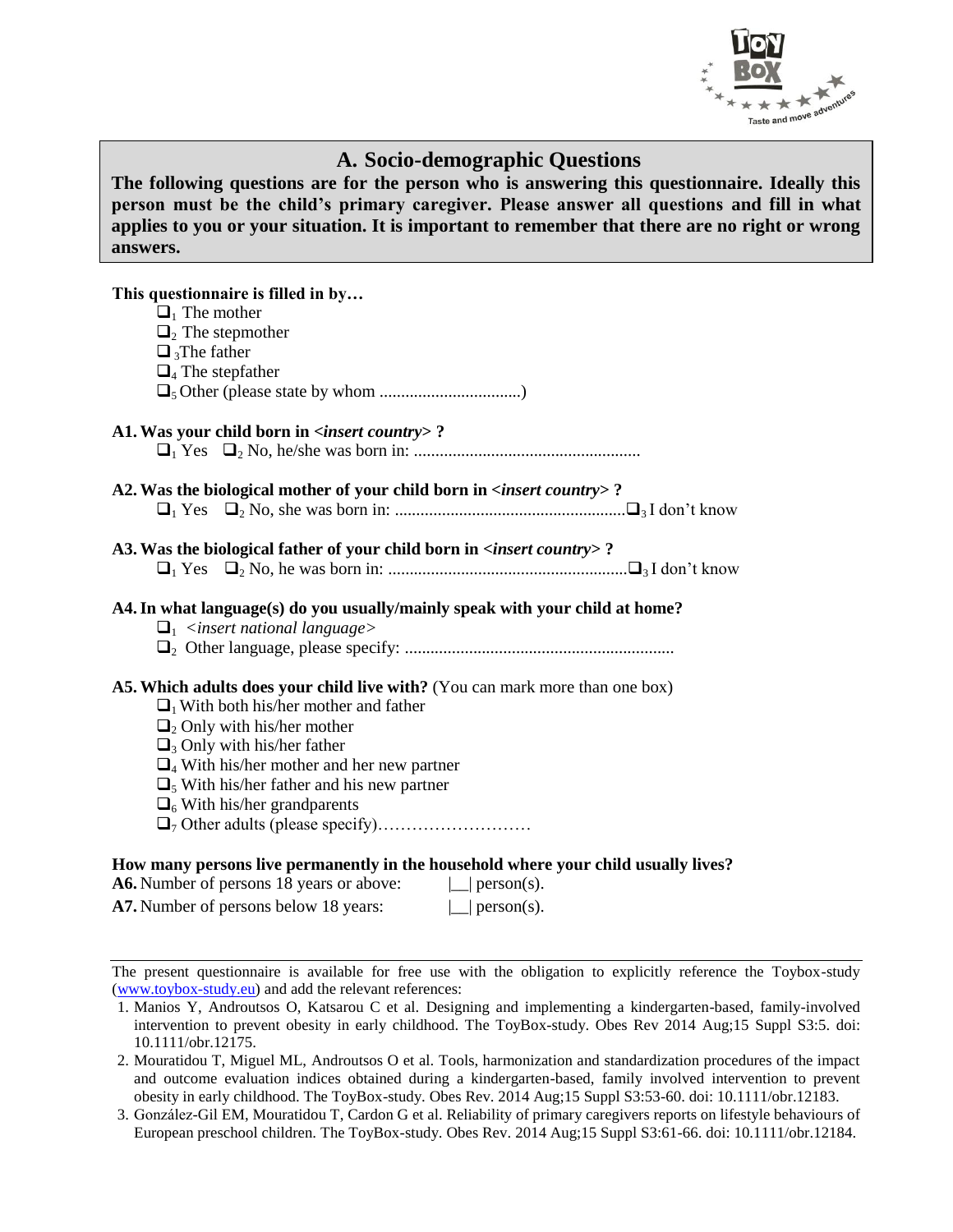

**How many years of school education did you and your spouse/partner complete? Please mark one option for you and one option for your spouse/partner (do not count years in preschool and start from age 6)**

|                    | <b>A8. Me</b> | A9. Spouse/partner | A10. I do not have<br>a spouse/<br>partner |
|--------------------|---------------|--------------------|--------------------------------------------|
| Less than 7 years  |               |                    |                                            |
| $7-12$ years       |               |                    |                                            |
| $13-14$ years      |               |                    |                                            |
| $15-16$ years      |               |                    |                                            |
| More than 16 years |               |                    |                                            |

#### **What is the main occupation of you and your spouse/ partner over the last 6 months?**

|                     | <b>A11.</b> Me | A12. Spouse/partner | A13. I do not have<br>a spouse/<br>partner |
|---------------------|----------------|---------------------|--------------------------------------------|
| Full time housework |                |                     |                                            |
| Work full-time      |                |                     |                                            |
| Work part-time      |                |                     |                                            |
| Unemployed          | - 4            | ┛⊿                  |                                            |
| Full-time education |                |                     |                                            |
| Sick/disabled       |                | ءك                  |                                            |
|                     |                |                     |                                            |
|                     |                |                     |                                            |

#### **A14. What is the gender of your child?**

 $\Box_1$ Male  $\Box_2$  Female

#### **A15. On which day/month/year your child was born?**

|\_\_\_|\_\_\_| Day |\_\_\_|\_\_\_| Month |\_\_\_|\_\_\_|\_\_\_|\_\_\_| Year

- **A16. How many days per week does your child usually attend childcare?**  $\vert$   $\vert$  Days
- **A17. How many hours per day does your child usually attend childcare?** |\_\_\_|\_\_\_| Hours

<sup>1.</sup> Manios Y, Androutsos O, Katsarou C et al. Designing and implementing a kindergarten-based, family-involved intervention to prevent obesity in early childhood. The ToyBox-study. Obes Rev 2014 Aug;15 Suppl S3:5. doi: 10.1111/obr.12175.

<sup>2.</sup> Mouratidou T, Miguel ML, Androutsos O et al. Tools, harmonization and standardization procedures of the impact and outcome evaluation indices obtained during a kindergarten-based, family involved intervention to prevent obesity in early childhood. The ToyBox-study. Obes Rev. 2014 Aug;15 Suppl S3:53-60. doi: 10.1111/obr.12183.

<sup>3.</sup> González-Gil EM, Mouratidou T, Cardon G et al. Reliability of primary caregivers reports on lifestyle behaviours of European preschool children. The ToyBox-study. Obes Rev. 2014 Aug;15 Suppl S3:61-66. doi: 10.1111/obr.12184.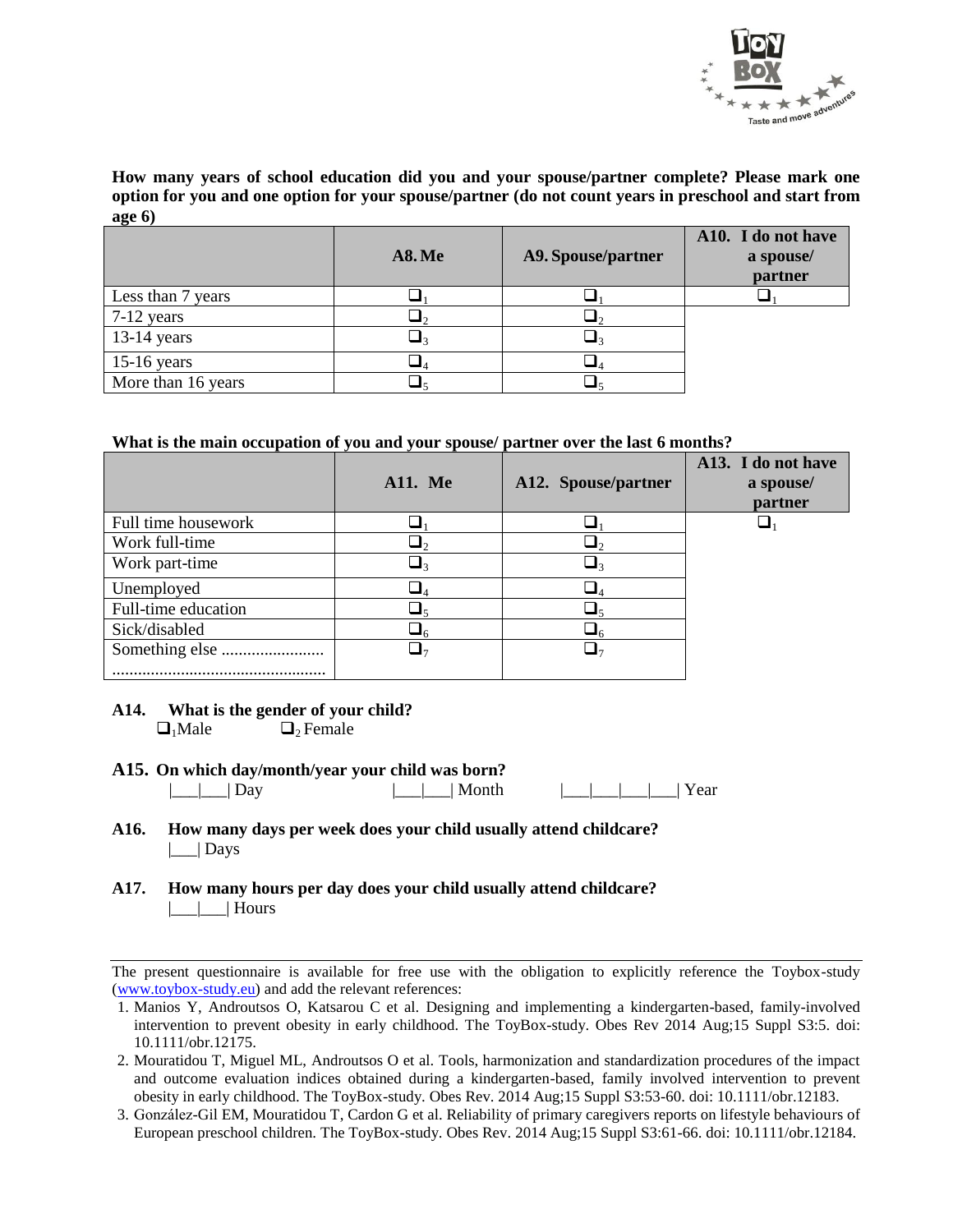

#### **A18. What do you think about your child's weight?**

- $\Box$ <sub>1</sub> My child's weight is very low
- $\Box$ <sub>2</sub> My child's weight is low
- $\Box$ <sub>3</sub> My child's weight is not too low/ not too high
- $\Box_4$  My child's weight is high
- $\Box_5$  My child's weigh is very high

**How many hours of sleep does your child usually have during the night? (Please mark one box for weekdays and one box for weekend days)**

| A19. Weekdays                          | A20. Weekend days                      |
|----------------------------------------|----------------------------------------|
| (average per night)                    | (average per night)                    |
| $\Box$ <sub>1</sub> Less than 6 hours  | $\Box$ <sub>1</sub> Less than 6 hours  |
| $\Box$ <sub>2</sub> 6-7 hours          | $\Box$ , 6-7 hours                     |
| $\Box$ <sub>3</sub> 8-9 hours          | $\Box$ 38-9 hours                      |
| $\Box$ 4 10-11 hours                   | $\Box$ 4 10-11 hours                   |
| $\Box$ <sub>5</sub> 12-13 hours        | $\Box$ <sub>5</sub> 12-13 hours        |
| $\Box$ <sub>6</sub> 14 hours           | $\Box$ <sub>6</sub> 14 hours           |
| $\Box$ <sub>7</sub> More than 14 hours | $\Box$ <sub>7</sub> More than 14 hours |
| $\Box_8$ I don't know                  | $\Box_8$ I don't know                  |

### **Thinking on the number of times and the duration of naps your child usually takes; Please indicate the TOTAL TIME SPEND TAKING NAPS PER DAY. (Please mark one box for weekdays and one box**

| for weekend days)                     |                                                            |
|---------------------------------------|------------------------------------------------------------|
| A21. Weekdays                         | A22. Weekend days                                          |
| (average per week day)                | (average per weekend day)                                  |
|                                       |                                                            |
| $\Box$ My child does not take naps on | $\Box$ <sub>1</sub> My child does not take naps on weekend |
| weekdays                              | days                                                       |
| $\Box$ <sub>2</sub> Less than 1 hour  | $\Box$ <sub>2</sub> Less than 1 hour                       |
| $\Box$ <sub>3</sub> 1-2 hours         | $\Box$ <sub>3</sub> 1-2 hours                              |
| $\Box$ <sub>4</sub> 3-4 hours         | $\Box$ <sub>4</sub> 3-4 hours                              |
| $\Box$ <sub>5</sub> 5-6 hours         | $\Box$ <sub>5</sub> 5-6 hours                              |
| $\Box$ <sub>6</sub> 7-8 hours         | $\Box$ <sub>6</sub> 7-8 hours                              |
| $\Box$ <sub>7</sub> 9 or more hours   | $\Box$ <sub>7</sub> 9 or more hours                        |
| $\Box_8$ I don't know                 | $\Box$ <sub>s</sub> I don't know                           |

- 1. Manios Y, Androutsos O, Katsarou C et al. Designing and implementing a kindergarten-based, family-involved intervention to prevent obesity in early childhood. The ToyBox-study. Obes Rev 2014 Aug;15 Suppl S3:5. doi: 10.1111/obr.12175.
- 2. Mouratidou T, Miguel ML, Androutsos O et al. Tools, harmonization and standardization procedures of the impact and outcome evaluation indices obtained during a kindergarten-based, family involved intervention to prevent obesity in early childhood. The ToyBox-study. Obes Rev. 2014 Aug;15 Suppl S3:53-60. doi: 10.1111/obr.12183.
- 3. González-Gil EM, Mouratidou T, Cardon G et al. Reliability of primary caregivers reports on lifestyle behaviours of European preschool children. The ToyBox-study. Obes Rev. 2014 Aug;15 Suppl S3:61-66. doi: 10.1111/obr.12184.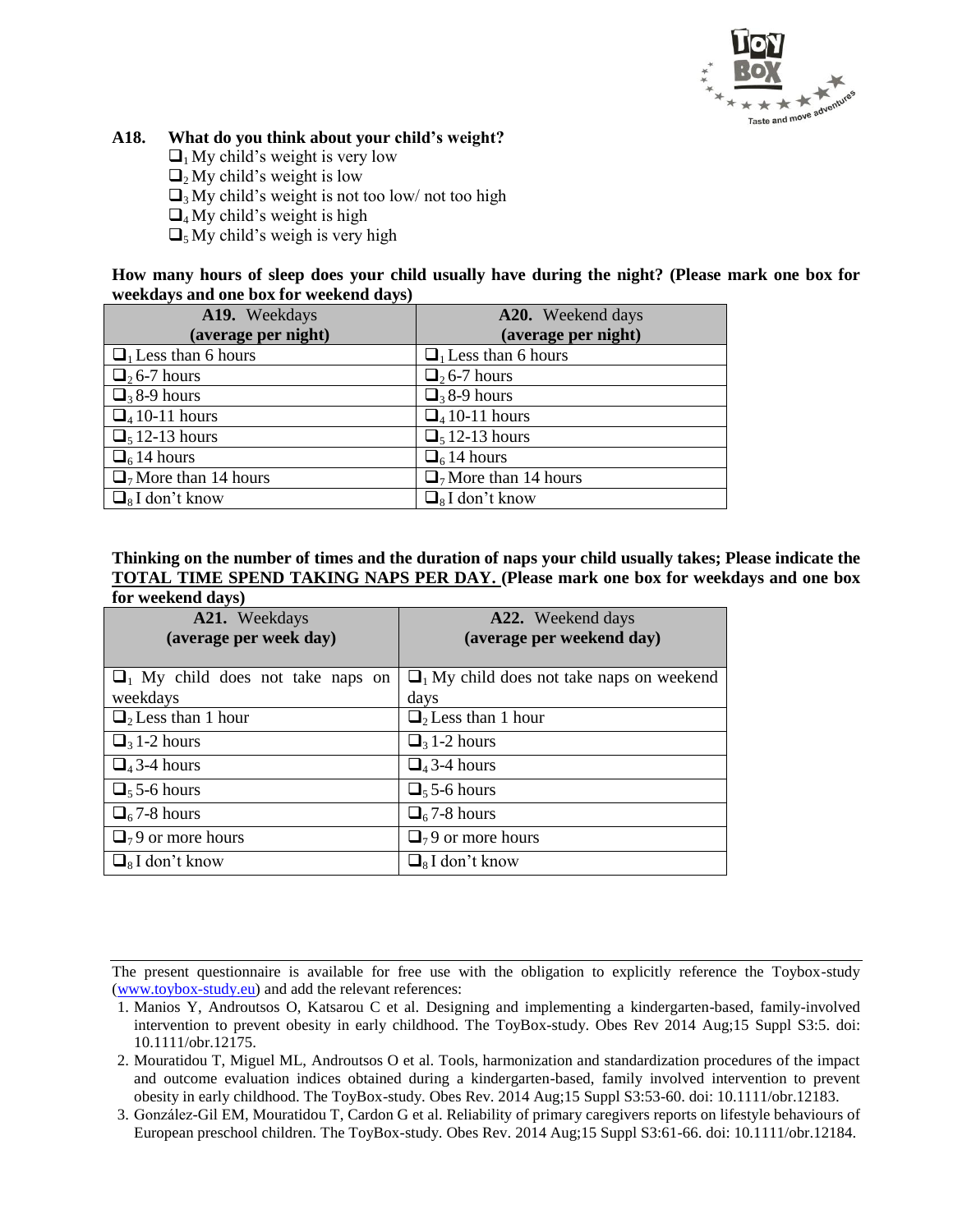

|                            | Me       | Spouse/partner | Grandparents          | <b>Others</b> |
|----------------------------|----------|----------------|-----------------------|---------------|
| A23. Prepare your child    | $\Box_1$ |                | $\sqcup_{\textsf{3}}$ |               |
| for preschool              |          |                |                       |               |
| A24. Drop your child at    | a,       |                | $\Box_3$              | $\Box_4$      |
| preschool                  |          |                |                       |               |
| A25. Picks your child up   | $\Box_1$ | ᆸ,             | $\Box_3$              | $\Box_4$      |
| after preschool            |          |                |                       |               |
| A26. Cooks for<br>your     | ❏1       | پ ا            | $\Box_3$              |               |
| child                      |          |                |                       |               |
| A27. Supervises/Feeds      |          |                | $\sqcup$ :            |               |
| your child                 |          |                |                       |               |
| Supervises outdoor<br>A28. | $\Box_1$ |                | $\sqcup$ 3            |               |
| activities                 |          |                |                       |               |

#### **Which member of the family is usually in charge of the following tasks?**

#### **What is the age, height and weight of parents/caregivers with whom your child lives with?**

|             | Мe                                                               | Spouse/partner                                           |
|-------------|------------------------------------------------------------------|----------------------------------------------------------|
| $A29.$ Age  | $\lfloor$ $\lfloor$ years                                        | $\lfloor \underline{\qquad} \rfloor$ years               |
| A30. Height | $\lfloor \lfloor \lfloor m \rfloor \rfloor \lfloor (cm) \rfloor$ | $\lfloor \lfloor \lfloor m \rfloor \rfloor \rfloor$ (cm) |
| A31. Weight |                                                                  | $ \_\_\_\_\_\ $ . $ \_\_\ $ (kg)                         |

| Spouse/partner |
|----------------|
| vears          |
| $\lfloor$ (cm) |
| $ . $ $(kg)$   |

<sup>1.</sup> Manios Y, Androutsos O, Katsarou C et al. Designing and implementing a kindergarten-based, family-involved intervention to prevent obesity in early childhood. The ToyBox-study. Obes Rev 2014 Aug;15 Suppl S3:5. doi: 10.1111/obr.12175.

<sup>2.</sup> Mouratidou T, Miguel ML, Androutsos O et al. Tools, harmonization and standardization procedures of the impact and outcome evaluation indices obtained during a kindergarten-based, family involved intervention to prevent obesity in early childhood. The ToyBox-study. Obes Rev. 2014 Aug;15 Suppl S3:53-60. doi: 10.1111/obr.12183.

<sup>3.</sup> González-Gil EM, Mouratidou T, Cardon G et al. Reliability of primary caregivers reports on lifestyle behaviours of European preschool children. The ToyBox-study. Obes Rev. 2014 Aug;15 Suppl S3:61-66. doi: 10.1111/obr.12184.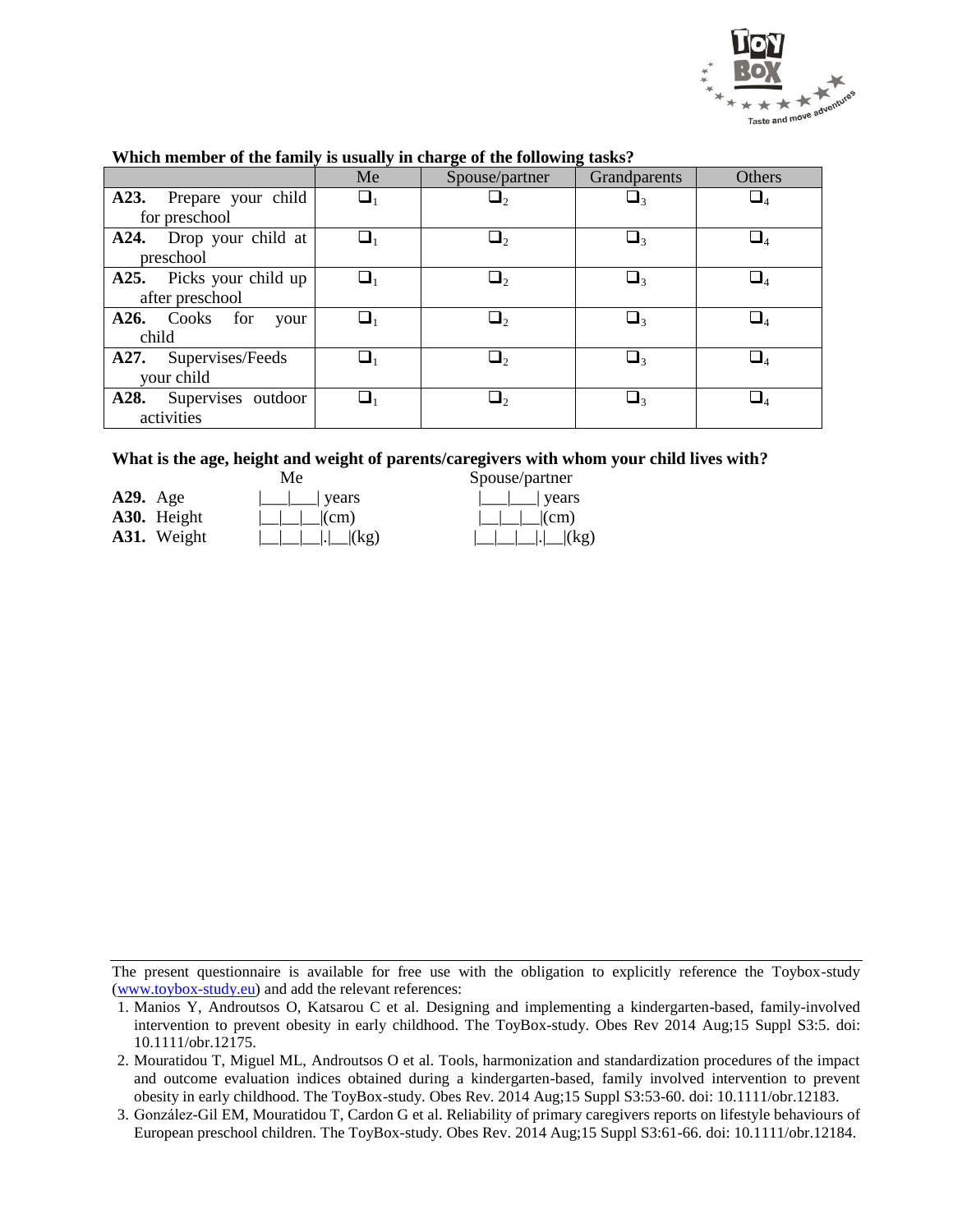

### **B. Drinking behaviour**

**The following part of the questionnaire aims to assess the drinking behaviour of you and your child. Please answer all questions. It is important to remember that there are no right or wrong answers. Fill in what applies to you or your situation.**

**When we say:**

**- Water: we mean tap water, mineral water, natural sparkling or still water**

**- Soft drinks: we mean all sugared or sweet-flavored beverages, carbonated or not, plain or light e.g. Cola and Cola light/zero, Ice Tea, 7-up, Pepsi, Fanta, Fanta non-carbonated, Sprite, Orangina etc**

**- Pre-packed juices: we mean all fruit juice-based products including 100% fresh juice bottled or in paper-pack, 30% fruit-juice with added sugared (nectar), sports drinks, smoothies, canned juices e.g. Life, Tropicana, Lemonade, Lucozade**

# **QUESTIONS ABOUT YOU**



**How many portions of the following drinks do YOU usually consume? 'please note that portions per week is the same as times per week'**

| <b>Beverage</b>                                                                             | <b>Portion Size</b>                                                                                    | <b>Never</b> | 1 portion<br>or less | $2 - 4$<br>portions | $5-6$<br>portions | $1-2$<br>portions | $3 - 4$<br>portions | 5 or more<br>portions |
|---------------------------------------------------------------------------------------------|--------------------------------------------------------------------------------------------------------|--------------|----------------------|---------------------|-------------------|-------------------|---------------------|-----------------------|
|                                                                                             |                                                                                                        |              | per week             | per week            | per week          | per day           | per day             | per day               |
| <b>B1.</b> Water<br>(includes tap)<br>water, still<br>and<br>sparkling<br>mineral<br>water) | $1 \text{ cup} = 250 \text{ ml}$<br>1 small plastic<br>$bottle = 500ml$<br>1 glass water $=$<br>250 ml | $\Box_1$     | $\Box_2$             | $\Box_3$            | $\Box_4$          | $\Box_5$          | $\square_6$         | $\Box_7$              |
| <b>B2.</b> Fruit juice,<br>home-made,<br>freshly<br>squeezed                                | 1 glass fruit juice<br>$= 250ml$                                                                       | $\Box_1$     | $\Box_2$             | $\Box_3$            | $\Box_4$          | $\Box_5$          | $\Box_6$            | $\Box$ <sub>7</sub>   |
| <b>B3.</b> Fruit juice,<br>pre-packed/<br>bottled<br>$(100\%,$<br>nectar etc.)              | 1 small plastic<br>$bottle = 500ml$                                                                    | $\Box_1$     | $\Box_2$             | $\Box_3$            | $\Box_4$          | $\Box_5$          | $\Box_6$            | $\Box$ <sub>7</sub>   |

- 1. Manios Y, Androutsos O, Katsarou C et al. Designing and implementing a kindergarten-based, family-involved intervention to prevent obesity in early childhood. The ToyBox-study. Obes Rev 2014 Aug;15 Suppl S3:5. doi: 10.1111/obr.12175.
- 2. Mouratidou T, Miguel ML, Androutsos O et al. Tools, harmonization and standardization procedures of the impact and outcome evaluation indices obtained during a kindergarten-based, family involved intervention to prevent obesity in early childhood. The ToyBox-study. Obes Rev. 2014 Aug;15 Suppl S3:53-60. doi: 10.1111/obr.12183.
- 3. González-Gil EM, Mouratidou T, Cardon G et al. Reliability of primary caregivers reports on lifestyle behaviours of European preschool children. The ToyBox-study. Obes Rev. 2014 Aug;15 Suppl S3:61-66. doi: 10.1111/obr.12184.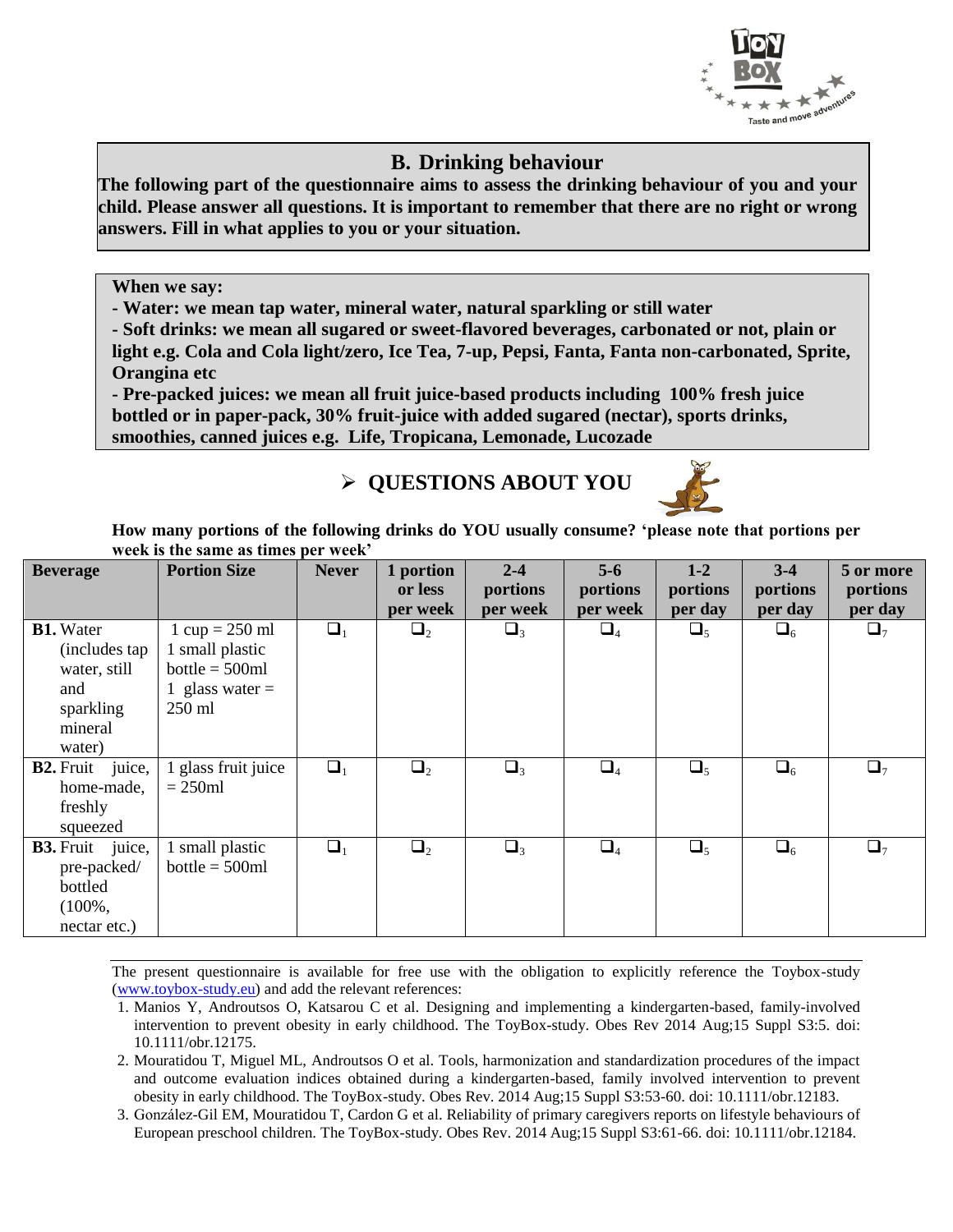

| <b>Beverage</b>                                                                              | <b>Portion Size</b>                                                                                                                          | <b>Never</b> | 1 portion<br>or less<br>per week | $2 - 4$<br>portions<br>per week | $5 - 6$<br>portions<br>per week | $1-2$<br>portions<br>per day | $3 - 4$<br>portions<br>per day | 5 or more<br>portions<br>per day |
|----------------------------------------------------------------------------------------------|----------------------------------------------------------------------------------------------------------------------------------------------|--------------|----------------------------------|---------------------------------|---------------------------------|------------------------------|--------------------------------|----------------------------------|
| <b>B4.</b> Light<br>beverages<br>$\ell$ <i>light</i> soda<br>drinks, light<br>$Cola, \ldots$ | $1 \text{ cup} = 250 \text{ ml}$<br>$1 \text{ can} = 330 \text{ml}$<br>1 small plastic<br>$bottle = 500ml$<br>1 glass lemonade<br>$= 250$ ml | $\Box_1$     | $\Box_2$                         | $\Box_3$                        | $\Box_4$                        | $\Box_5$                     | $\Box_6$                       | $\Box_7$                         |
| <b>B5.</b> Sugared<br>beverages<br>(soda drinks<br>Cola,<br>like<br>limonade,<br>$IceTea$ ,  | $1 \text{ cup} = 250 \text{ ml}$<br>$1 \text{ can} = 330 \text{ml}$<br>1 small plastic<br>$bottle = 500ml$<br>1 glass lemonade<br>$= 250$ ml | $\Box_1$     | $\Box$ ,                         | $\Box_3$                        | $\Box_4$                        | $\Box_5$                     | $\Box_6$                       | $\Box_7$                         |

# **QUESTIONS ABOUT YOUR CHILD**



#### **Please read the following statements and tick the boxes most appropriate to your situation:**

|                                                                                                                                                 | <b>Strongly</b><br>disagree | <b>Disagree</b> | <b>Neither agree</b><br>nor disagree | Agree                                     | <b>Strongly</b><br>agree |
|-------------------------------------------------------------------------------------------------------------------------------------------------|-----------------------------|-----------------|--------------------------------------|-------------------------------------------|--------------------------|
| My child is allowed to drink soft drinks or pre-<br><b>B6.</b><br>packed juices whenever he/she asks for                                        | $\Box_1$                    | $\Box_2$        | $\Box_3$                             | $\Box_4$                                  | $\Box_5$                 |
| I make water always available for my child<br><b>B7.</b>                                                                                        | $\Box_1$                    | $\Box$          | $\Box_3$                             | $\square_4$                               | $\Box$                   |
| It is bad for my child to drink soft drinks everyday<br><b>B8.</b>                                                                              | $\Box_1$                    | $\Box$          | $\Box_3$                             | $\square_4$                               | $\Box_{5}$               |
| <b>B9.</b> It is bad for my child to drink pre-packed juices<br>everyday                                                                        | $\Box_1$                    | $\Box$          | $\Box_3$                             | $\Box_4$                                  | $\Box_{5}$               |
| <b>B10.</b> I encourage my child to drink water                                                                                                 | $\Box_1$                    | $\Box$ ,        | $\Box$ <sub>3</sub>                  | $\square_{\scriptscriptstyle\varDelta}$   | $\Box$                   |
| <b>B11.</b> If I would like to drink soft drinks or pre-packed<br>juices, I would try to restrain myself because of the<br>presence of my child | $\Box_1$                    | $\Box$          | $\Box_3$                             | $\square_4$                               | $\Box$                   |
| <b>B12.</b> I am pleased with my child's water consumption                                                                                      | $\Box_1$                    | $\Box$ ,        | $\Box$ <sub>3</sub>                  | $\Box_4$                                  | $\Box_{\varsigma}$       |
| <b>B13.</b> My child prefers to drink soft drinks or pre-packed<br>juices instead of water                                                      | $\Box_1$                    | $\Box$ ,        | $\Box$ <sub>3</sub>                  | $\square_{\scriptscriptstyle\mathcal{A}}$ | $\Box_{\varsigma}$       |
| <b>B14.</b> During meals, water is always available on the table                                                                                | $\Box_1$                    | $\Box$          | $\Box_3$                             | $\square_4$                               | ۵,                       |

- 1. Manios Y, Androutsos O, Katsarou C et al. Designing and implementing a kindergarten-based, family-involved intervention to prevent obesity in early childhood. The ToyBox-study. Obes Rev 2014 Aug;15 Suppl S3:5. doi: 10.1111/obr.12175.
- 2. Mouratidou T, Miguel ML, Androutsos O et al. Tools, harmonization and standardization procedures of the impact and outcome evaluation indices obtained during a kindergarten-based, family involved intervention to prevent obesity in early childhood. The ToyBox-study. Obes Rev. 2014 Aug;15 Suppl S3:53-60. doi: 10.1111/obr.12183.
- 3. González-Gil EM, Mouratidou T, Cardon G et al. Reliability of primary caregivers reports on lifestyle behaviours of European preschool children. The ToyBox-study. Obes Rev. 2014 Aug;15 Suppl S3:61-66. doi: 10.1111/obr.12184.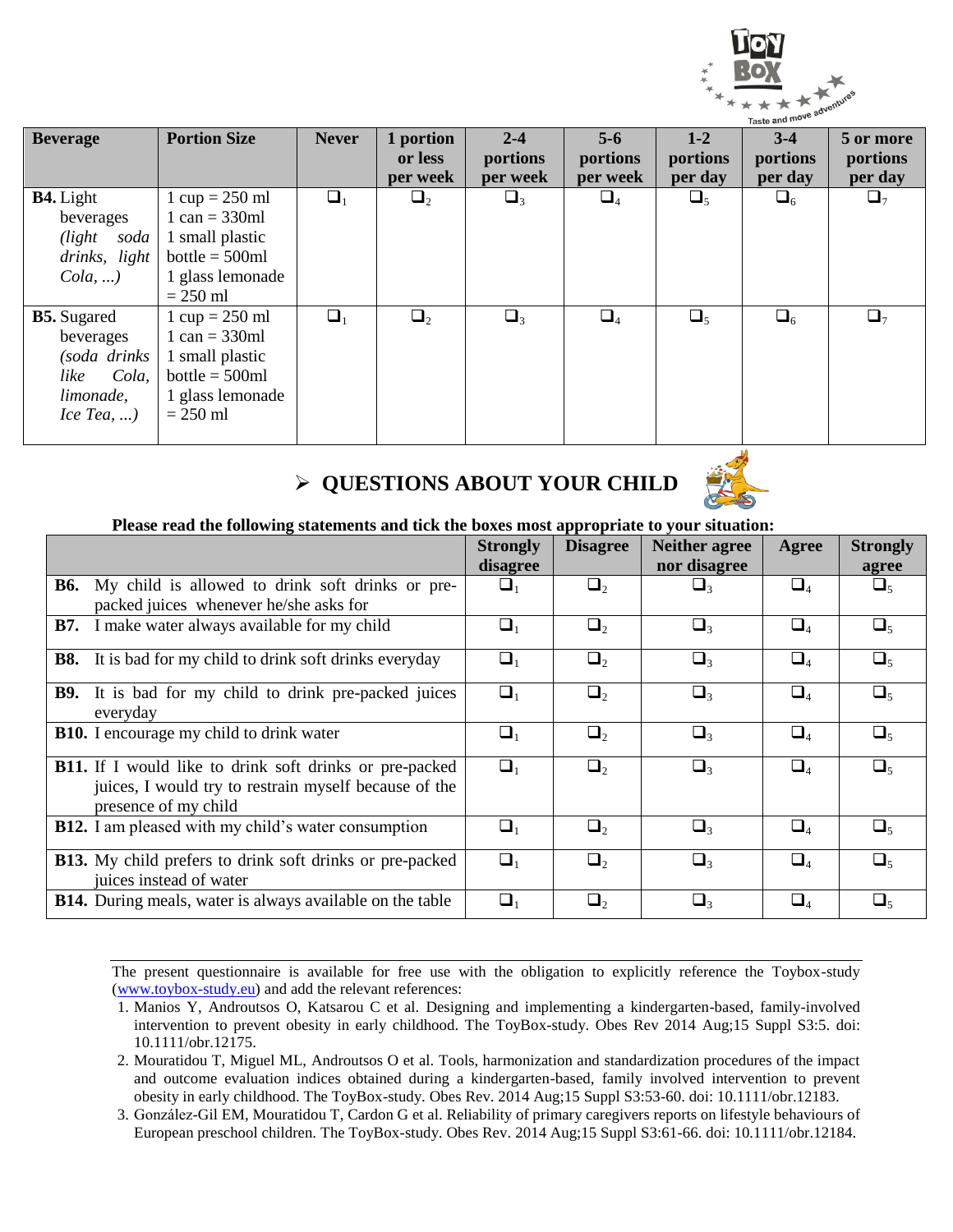

|                                                                    |                 |                 |                       | <b>Idsteam</b>                 |                    |
|--------------------------------------------------------------------|-----------------|-----------------|-----------------------|--------------------------------|--------------------|
|                                                                    | <b>Strongly</b> | <b>Disagree</b> | <b>Neither agree</b>  | Agree                          | <b>Strongly</b>    |
|                                                                    | disagree        |                 | nor disagree          |                                | agree              |
| <b>B15.</b> I find it difficult to give my child water if he/she   | $\sqcup_1$      | $\Box$          | $\sqcup$ <sub>3</sub> | $\Box_4$                       | $\sqcup_{\preceq}$ |
| wants soft drinks or pre-packed juices                             |                 |                 |                       |                                |                    |
| <b>B16.</b> My child does not enjoy drinking water                 | $\Box_1$        | $\Box$ ,        | $\Box$ <sub>3</sub>   | $\Box_4$                       |                    |
|                                                                    |                 |                 |                       |                                |                    |
| <b>B17.</b> I make soft drinks or pre-packed juices always         | $\Box_1$        | $\Box$ ,        | $\Box$ 3              | $\Box_4$                       | $\Box$             |
| available for my child                                             |                 |                 |                       |                                |                    |
| B18. My child's water consumption is within the                    | $\Box_1$        | $\Box$ ,        | $\Box$ 3              | $\Box_4$                       | $\Box$             |
| appropriate recommendations                                        |                 |                 |                       |                                |                    |
| <b>B19.</b> My child can drink soft drinks or pre-packed juices    | $\Box$          | $\Box$ ,        | $\Box$                | $\Box_4$                       |                    |
| as much as he/she likes                                            |                 |                 |                       |                                |                    |
| <b>B20.</b> I give soft drinks or pre-packed juices to my child as | $\Box_1$        | $\Box$          | $\Box$ 3              | $\Box_4$                       | $\Box$             |
| a reward or to comfort him/her                                     |                 |                 |                       |                                |                    |
| <b>B21.</b> During meals, soft drinks or pre-packed juices are     | $\Box_1$        | $\Box$ ,        | $\Box$ 3              | $\Box_4$                       | $\Box$             |
| always available on the table                                      |                 |                 |                       |                                |                    |
| <b>B22.</b> My child drinks soft drinks or pre-packed juices       | ❏,              | $\Box$          | $\Box$ <sub>3</sub>   | $\Box_{\scriptscriptstyle{A}}$ |                    |
| only on certain occasions e.g., birthdays                          |                 |                 |                       |                                |                    |

#### **B23. How often do you think your child should drink soft drinks and pre-packed juices? 'please note that portions per week is the same as times per week'**

- $\Box$ <sub>1</sub> Never
- $\Box_2$  On certain occasions e.g., birthdays
- $\Box$ <sub>3</sub> 1 glass or less per week
- $\Box$ <sub>4</sub> 2-4 glasses per week
- $\Box$ <sub>5</sub> 5-6 glasses per week
- $\Box$ <sub>6</sub> 1-2 glasses per day
- $\Box$ <sub>7</sub> 3-4 glasses per day
- $\Box$ <sub>8</sub> 5 or more glasses per day
- $\Box$ <sub>9</sub> I don't know

#### **B24. How many glasses of water do you think your child should drink daily?**

- $\Box$ <sub>1</sub> None or scarce
- $\Box$ <sub>2</sub> 1 glass per day
- $\Box$ <sub>3</sub> 2 glasses per day
- $\Box$ <sub>4</sub> 3 glasses per day
- $\Box$ <sub>5</sub> 4 glasses per day
- $\Box$ <sub>6</sub> 5 glasses per day
- $\Box$ <sub>7</sub> 6 glasses per day
- $\Box$ <sub>8</sub> 7 glasses per day
- $\Box$ <sub>8</sub> 8 or more glasses per day
- $\Box$ <sub>9</sub> I don't know

- 1. Manios Y, Androutsos O, Katsarou C et al. Designing and implementing a kindergarten-based, family-involved intervention to prevent obesity in early childhood. The ToyBox-study. Obes Rev 2014 Aug;15 Suppl S3:5. doi: 10.1111/obr.12175.
- 2. Mouratidou T, Miguel ML, Androutsos O et al. Tools, harmonization and standardization procedures of the impact and outcome evaluation indices obtained during a kindergarten-based, family involved intervention to prevent obesity in early childhood. The ToyBox-study. Obes Rev. 2014 Aug;15 Suppl S3:53-60. doi: 10.1111/obr.12183.
- 3. González-Gil EM, Mouratidou T, Cardon G et al. Reliability of primary caregivers reports on lifestyle behaviours of European preschool children. The ToyBox-study. Obes Rev. 2014 Aug;15 Suppl S3:61-66. doi: 10.1111/obr.12184.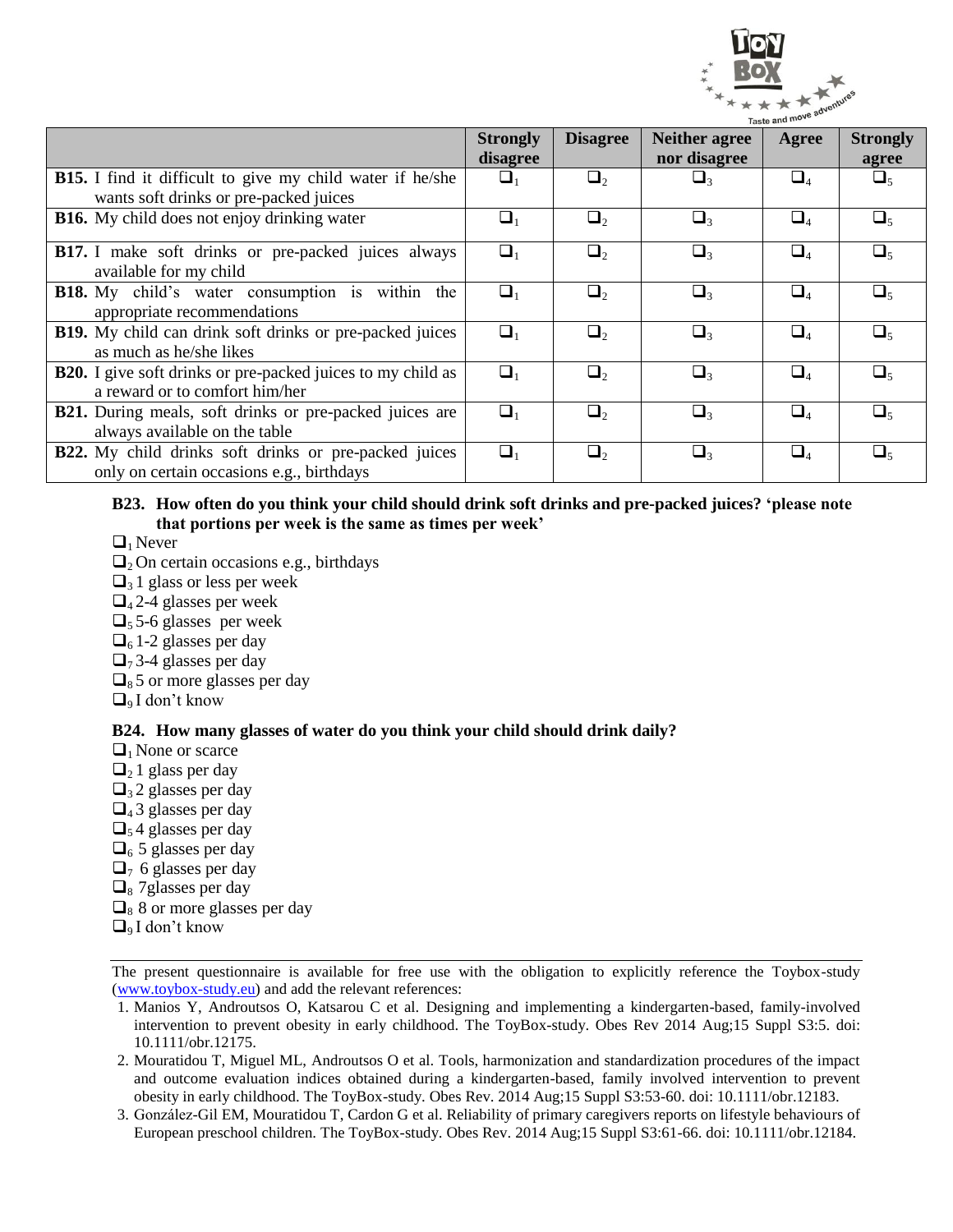

### **C. Snacking behaviour**

**The following part of the questionnaire aims to assess the snacking behaviour of you and of your child. Please answer all questions. It is important to remember that there are no right or wrong answers.** 

**When we say SNACKING, we mean all food items consumed as snacks in between the main meals of the day i.e. between breakfast and lunch (morning snack), between lunch and dinner (afternoon snack) and before going to bed (evening snack).**

**Examples of snacks include:**

**- pieces of fruits or vegetables, biscuits, yogurt (plain and flavored), cereal bar, bread, packet of crisps, bar of chocolate etc**

# **QUESTIONS ABOUT YOU**



**How often do you usually have something to eat as snack between the meals during weekdays?**

| On weekdays                                                        | Never      | On 1 day   | On 2 days           | On 3 days                        | On 4 days               | On 5 days |
|--------------------------------------------------------------------|------------|------------|---------------------|----------------------------------|-------------------------|-----------|
| C1. Breakfast                                                      |            | $\sqcup_2$ | ┙╕                  | $\sqcup_4$                       |                         | $\Box_6$  |
| C <sub>2</sub> . Morning Snack<br>(between Breakfast and<br>Lunch) | $\sqcup_1$ | $\sqcup_2$ | $\Box$ <sub>3</sub> | $\sqcup_{\scriptscriptstyle{A}}$ | $\sqcup_{5}$            | $\Box_6$  |
| <b>C3.</b> Afternoon Snack<br>(between Lunch and<br>Dinner)        | $\sqcup_1$ | $\Box_2$   | $\Box$              | $\sqcup_{\scriptscriptstyle{A}}$ | $\sqcup_{\preccurlyeq}$ | $\Box_6$  |
| C4. An evening snack<br>(after dinner)                             |            | $\sqcup$   | $\Box$ 3            | $\sqcup_{\scriptscriptstyle{A}}$ | ہ ہے۔                   | ہ ا       |

**How often do you usually have something to eat as snack between the meals during weekends?**

| <b>On weekends</b>                            | Never | On 1 day | On 2 days |
|-----------------------------------------------|-------|----------|-----------|
| C5. Breakfast                                 |       |          |           |
| <b>C6.</b> Morning Snack                      |       |          |           |
| (between Breakfast and Lunch)                 |       |          | $\Box$ 2  |
| <b>C7.</b> Afternoon Snack (between Lunch and |       |          | $\sqcup$  |
| Dinner)                                       |       |          |           |
| <b>C8.</b> An evening snack (after dinner)    |       |          |           |

The present questionnaire is available for free use with the obligation to explicitly reference the Toybox-study (www.toybox-study.eu) and add the relevant references:

1. Manios Y, Androutsos O, Katsarou C et al. Designing and implementing a kindergarten-based, family-involved intervention to prevent obesity in early childhood. The ToyBox-study. Obes Rev 2014 Aug;15 Suppl S3:5. doi: 10.1111/obr.12175.

2. Mouratidou T, Miguel ML, Androutsos O et al. Tools, harmonization and standardization procedures of the impact and outcome evaluation indices obtained during a kindergarten-based, family involved intervention to prevent obesity in early childhood. The ToyBox-study. Obes Rev. 2014 Aug;15 Suppl S3:53-60. doi: 10.1111/obr.12183.

3. González-Gil EM, Mouratidou T, Cardon G et al. Reliability of primary caregivers reports on lifestyle behaviours of European preschool children. The ToyBox-study. Obes Rev. 2014 Aug;15 Suppl S3:61-66. doi: 10.1111/obr.12184.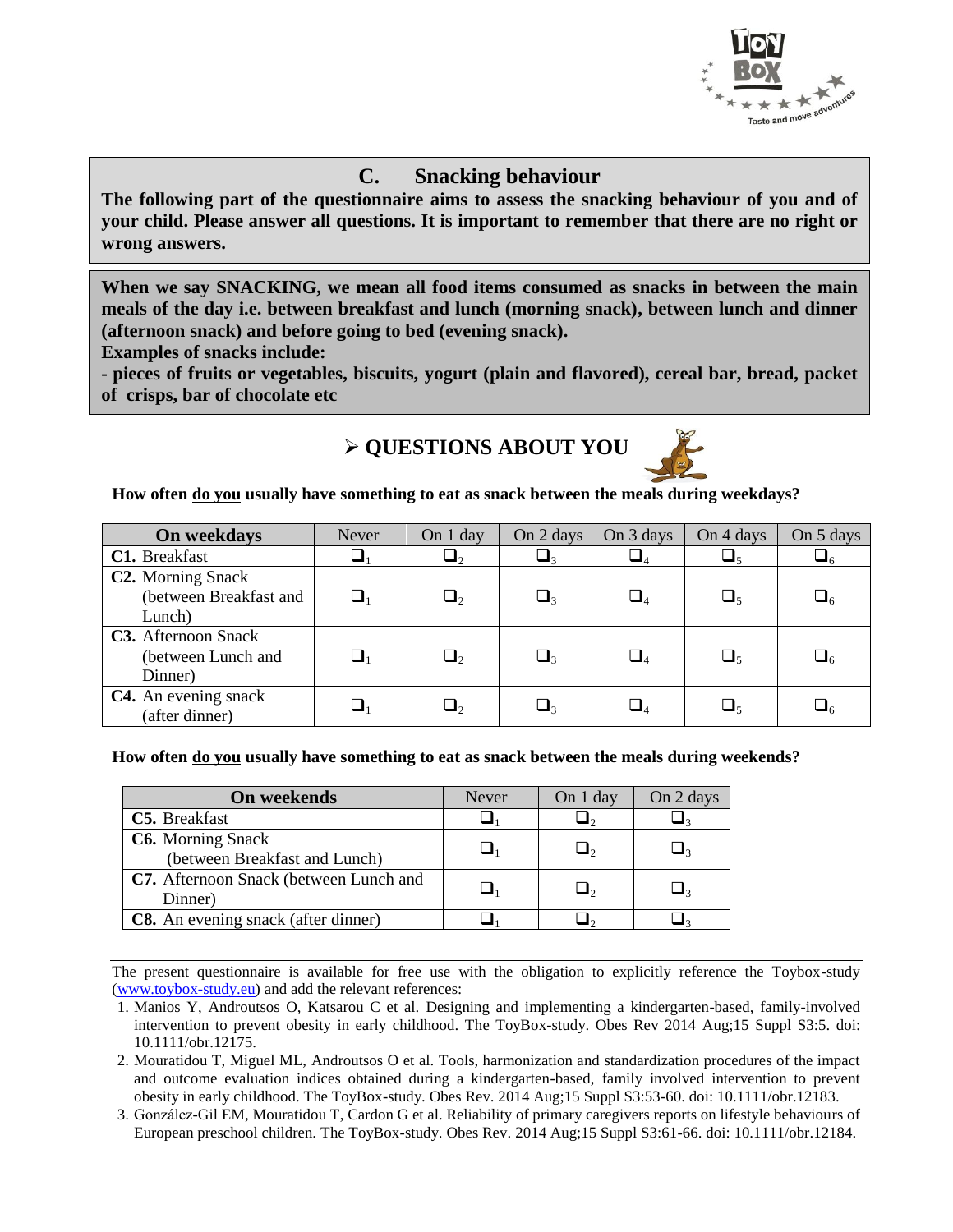

|                                                     | <b>Never</b> | 1 or less<br>times per<br>week | $2-4$ times<br>per week | 5-6 times<br>per week | 1-2 times<br>per day | 3-4 times<br>per day | 5 or more<br>times per<br>day |
|-----------------------------------------------------|--------------|--------------------------------|-------------------------|-----------------------|----------------------|----------------------|-------------------------------|
| C9.<br>Nuts/peanuts                                 | $\Box_1$     | $\Box_2$                       | $\Box_3$                | $\Box_4$              | $\Box_5$             | $\Box_6$             | $\Box_7$                      |
| Cakes/muffins<br>C <sub>10</sub> .                  | $\Box_1$     | $\Box_2$                       | $\Box_3$                | $\Box_4$              | $\Box_5$             | $\Box_6$             | $\Box_7$                      |
| C11. Wholemeal<br><b>Bread</b>                      | $\Box_1$     | $\Box_2$                       | $\Box_3$                | $\Box_4$              | $\Box_5$             | $\Box_6$             | $\Box_7$                      |
| Biscuits/cookies<br>C12.                            | $\Box_1$     | $\Box_2$                       | $\Box_3$                | $\Box_4$              | $\Box_5$             | $\Box_6$             | $\Box_7$                      |
| Crisps and other<br>C13.<br>similar salty<br>snacks | $\Box_1$     | $\Box_2$                       | $\Box_3$                | $\Box_4$              | $\Box_5$             | $\Box_6$             | $\Box_7$                      |
| Crackers,<br>C14.<br>breadsticks                    | $\Box_1$     | $\Box_2$                       | $\Box_3$                | $\Box_4$              | $\Box_5$             | $\Box_6$             | $\Box_7$                      |
| Chocolate<br>C15.                                   | $\Box_1$     | $\Box_2$                       | $\Box_3$                | $\Box_4$              | $\Box_5$             | $\Box_6$             | $\Box_7$                      |
| C16. Sweets/candies                                 | $\Box_1$     | $\Box_2$                       | $\Box_3$                | $\Box_4$              | $\Box_5$             | $\Box_6$             | $\Box_7$                      |
| C17. Cheese                                         | $\Box_1$     | $\Box_2$                       | $\Box_3$                | $\Box_4$              | $\Box_5$             | $\square_6$          | $\Box_7$                      |
| C18. Cheese pies/<br>meat pies                      | $\Box_1$     | $\Box_2$                       | $\Box_3$                | $\Box_4$              | $\Box_5$             | $\Box_6$             | $\Box_7$                      |
| C19. Yogurt/Fresh<br>cheeses                        | $\Box_1$     | $\Box_2$                       | $\Box_3$                | $\Box_4$              | $\Box_5$             | $\Box_6$             | $\Box_7$                      |
| C <sub>20</sub> . Pizza                             | $\Box_1$     | $\Box_2$                       | $\Box_3$                | $\Box_4$              | $\Box_5$             | $\Box_6$             | $\Box_7$                      |
| C21. Fresh Fruits                                   | $\Box_1$     | $\Box_2$                       | $\Box_3$                | $\Box_4$              | $\Box_5$             | $\square_6$          | $\Box$ <sub>7</sub>           |
| C22. Vegetables                                     | $\Box_1$     | $\Box_2$                       | $\Box_3$                | $\Box_4$              | $\Box_5$             | $\Box_6$             | $\Box_7$                      |

#### **How often do you consume the following items as a snack (in between your main meals)?**

<sup>1.</sup> Manios Y, Androutsos O, Katsarou C et al. Designing and implementing a kindergarten-based, family-involved intervention to prevent obesity in early childhood. The ToyBox-study. Obes Rev 2014 Aug;15 Suppl S3:5. doi: 10.1111/obr.12175.

<sup>2.</sup> Mouratidou T, Miguel ML, Androutsos O et al. Tools, harmonization and standardization procedures of the impact and outcome evaluation indices obtained during a kindergarten-based, family involved intervention to prevent obesity in early childhood. The ToyBox-study. Obes Rev. 2014 Aug;15 Suppl S3:53-60. doi: 10.1111/obr.12183.

<sup>3.</sup> González-Gil EM, Mouratidou T, Cardon G et al. Reliability of primary caregivers reports on lifestyle behaviours of European preschool children. The ToyBox-study. Obes Rev. 2014 Aug;15 Suppl S3:61-66. doi: 10.1111/obr.12184.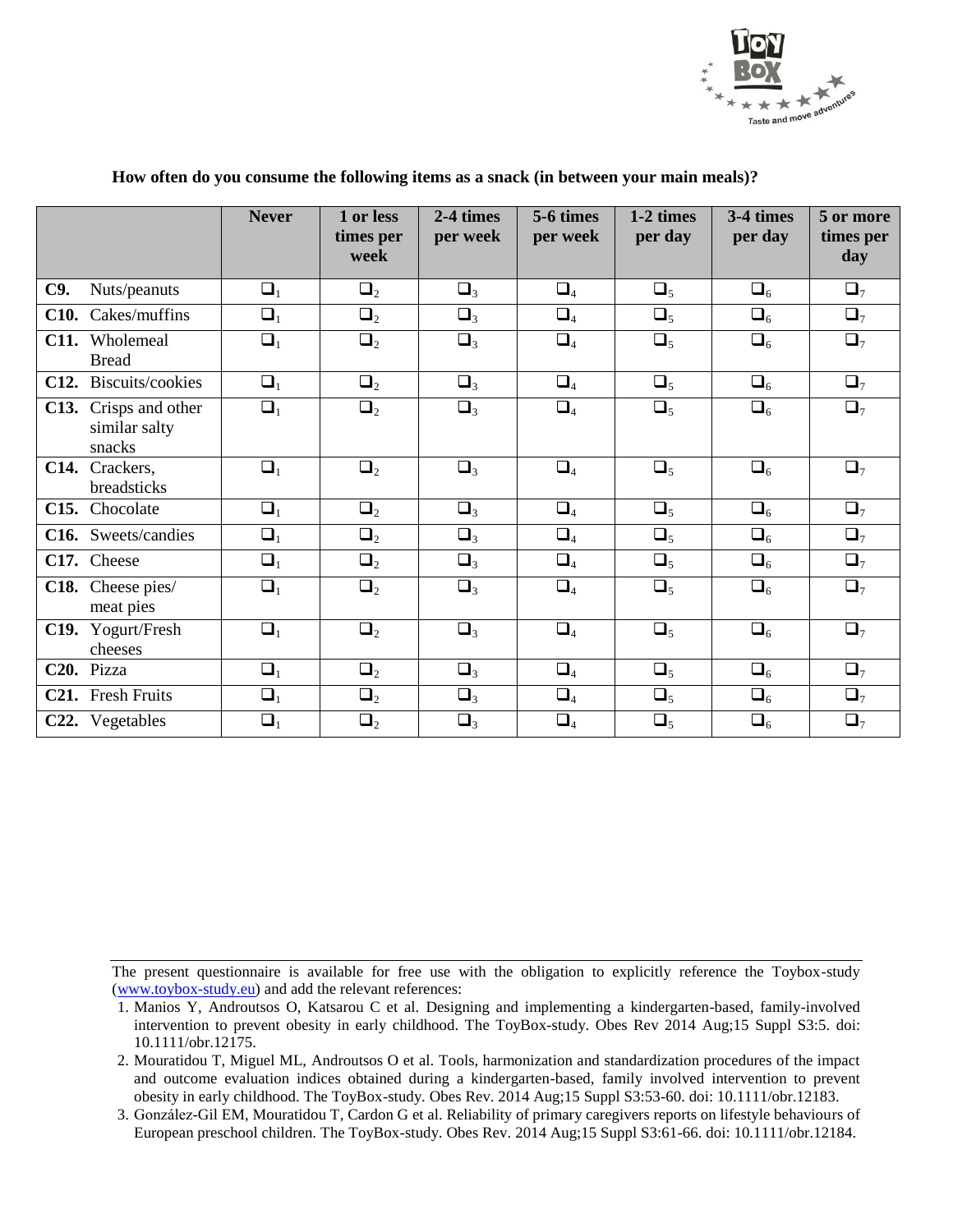

# **QUESTIONS ABOUT YOUR CHILD**

**Please read the following statements and tick the boxes most appropriate to your situation for morning, afternoon and evening snacks**

|                                                                                                      | <b>Strongly</b><br>disagree | <b>Disagree</b> | <b>Neither agree</b><br>nor disagree | <b>Agree</b> | <b>Strongly</b><br>agree |
|------------------------------------------------------------------------------------------------------|-----------------------------|-----------------|--------------------------------------|--------------|--------------------------|
| C23. My child likes to eat fruits or<br>vegetables as a snack                                        | $\Box_1$                    | $\Box_2$        | $\Box_3$                             | $\Box_4$     | $\Box_5$                 |
| C24. My child likes to eat dairy as a<br>snack                                                       | $\overline{\square_1}$      | $\Box_2$        | $\overline{\square}$                 | $\Box_4$     | $\overline{\Box_5}$      |
| C25. My child likes to eat cereals/bread<br>as a snack                                               | $\overline{\square}_1$      | $\Box_2$        | $\Box_3$                             | $\Box_4$     | $\Box_5$                 |
| C26. I often give fruits or vegetables as<br>snacks to my child                                      | $\Box_1$                    | $\Box_2$        | $\Box_3$                             | $\Box_4$     | $\Box_5$                 |
| C27. I often give dairy as snacks to my<br>child                                                     | $\Box_1$                    | $\Box_2$        | $\Box_3$                             | $\Box_4$     | $\Box_5$                 |
| C28. I often give cereals/bread as snacks<br>to my child                                             | $\Box_1$                    | $\Box_2$        | $\Box_3$                             | $\Box_4$     | $\Box_5$                 |
| C29. I make fruit or vegetables snacks<br>regularly available for my child                           | $\Box_1$                    | $\Box_2$        | $\Box_3$                             | $\Box_4$     | $\Box_5$                 |
| C30. I make dairy snacks regularly<br>available for my child                                         | $\Box_1$                    | $\Box_2$        | $\Box_3$                             | $\Box_4$     | $\Box_5$                 |
| C31. I<br>make cereals/bread<br>snacks<br>regularly available for my child                           | $\Box_1$                    | $\Box_2$        | $\Box_3$                             | $\Box_4$     | $\Box_5$                 |
| C32. My child chooses sweet or salty<br>snacks, when fruit or vegetables<br>snacks are available     | $\Box_1$                    | $\Box_2$        | $\Box_3$                             | $\Box_4$     | $\Box_5$                 |
| C33. My child chooses sweet or salty<br>snacks when other children eat fruit<br>or vegetables snacks | $\Box_1$                    | $\Box_2$        | $\Box_3$                             | $\Box_4$     | $\Box_5$                 |
| C34. I think eating sweet or salty snacks<br>is not bad for my child                                 | $\Box_1$                    | $\Box_2$        | $\Box_3$                             | $\Box_4$     | $\Box_5$                 |
| C35. I make sweet or salty snacks<br>regularly available for my child                                | $\Box_1$                    | $\Box_2$        | $\Box_3$                             | $\Box_4$     | $\Box_5$                 |
| C36. My child is not allowed to snack<br>while watching TV                                           | $\Box_1$                    | $\Box_2$        | $\Box_3$                             | $\Box_4$     | $\Box_5$                 |
| C37. My child is allowed to eat fruits or<br>vegetables<br>as<br>snacks<br>without<br>asking         | $\Box_1$                    | $\Box_2$        | $\Box_3$                             | $\Box_4$     | $\Box_5$                 |

<sup>1.</sup> Manios Y, Androutsos O, Katsarou C et al. Designing and implementing a kindergarten-based, family-involved intervention to prevent obesity in early childhood. The ToyBox-study. Obes Rev 2014 Aug;15 Suppl S3:5. doi: 10.1111/obr.12175.

<sup>2.</sup> Mouratidou T, Miguel ML, Androutsos O et al. Tools, harmonization and standardization procedures of the impact and outcome evaluation indices obtained during a kindergarten-based, family involved intervention to prevent obesity in early childhood. The ToyBox-study. Obes Rev. 2014 Aug;15 Suppl S3:53-60. doi: 10.1111/obr.12183.

<sup>3.</sup> González-Gil EM, Mouratidou T, Cardon G et al. Reliability of primary caregivers reports on lifestyle behaviours of European preschool children. The ToyBox-study. Obes Rev. 2014 Aug;15 Suppl S3:61-66. doi: 10.1111/obr.12184.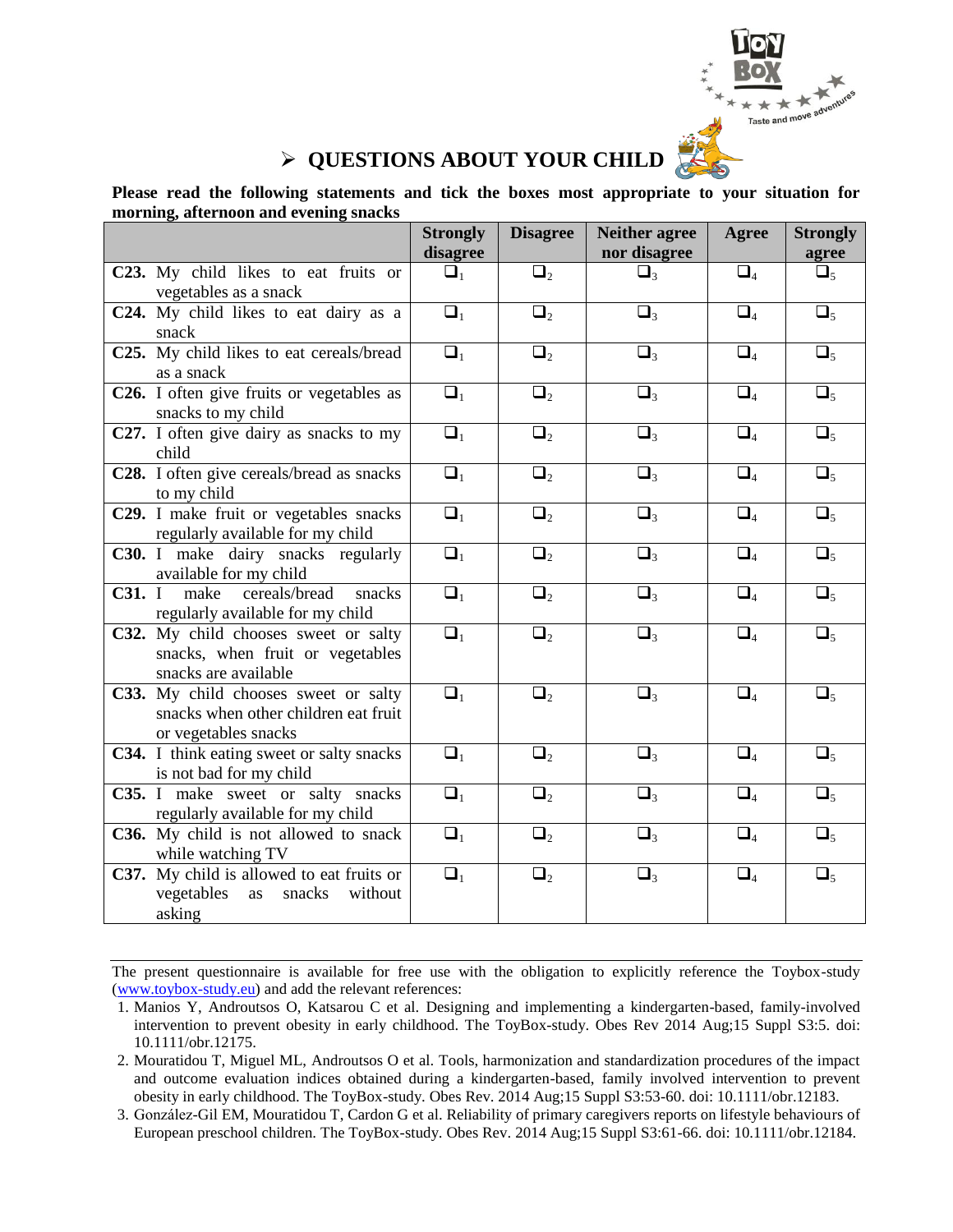

|        |                                                                                                                                              | <b>Strongly</b><br>disagree | <b>Disagree</b> | <b>Neither agree</b><br>nor disagree | Agree                          | <b>Strongly</b><br>agree |
|--------|----------------------------------------------------------------------------------------------------------------------------------------------|-----------------------------|-----------------|--------------------------------------|--------------------------------|--------------------------|
| asking | <b>C38.</b> My child is allowed to eat dairy or<br>cereals/bread as snacks without                                                           | $\Box_1$                    | $\Box_2$        | $\Box_3$                             | $\Box_4$                       | $\Box_5$                 |
|        | <b>C39.</b> My child is allowed to eat sweet or<br>salty snacks only at certain<br>occasions <i>i.e.</i> , birthdays                         | $\Box_1$                    | $\Box_2$        | $\Box_3$                             | $\Box_4$                       | $\Box_5$                 |
|        | <b>C40.</b> I give sweet or salty snacks to my<br>child as a reward or to comfort<br>him/her                                                 | $\Box_1$                    | $\sqcup$        | $\Box_3$                             | $\Box_4$                       | $\Box_5$                 |
|        | <b>C41.</b> If I prohibit my child to eat a sweet<br>or salty snack, I find it difficult to<br>stick to my rules if he/she starts<br>nagging | $\Box_1$                    | $\Box$          | $\Box$                               | $\Box_{\scriptscriptstyle{A}}$ | $\Box_5$                 |
|        | <b>C42.</b> I find it difficult to restrain myself<br>from eating sweet or salty snacks<br>because of the presence of my child               | $\Box_1$                    | $\Box$          | $\Box_3$                             | $\square_4$                    | $\Box_5$                 |
|        | <b>C43.</b> I am pleased with my child's<br>snacking behaviour                                                                               | $\Box_1$                    | $\Box_2$        | $\Box$ 3                             | $\square_4$                    | $\Box_5$                 |

<sup>1.</sup> Manios Y, Androutsos O, Katsarou C et al. Designing and implementing a kindergarten-based, family-involved intervention to prevent obesity in early childhood. The ToyBox-study. Obes Rev 2014 Aug;15 Suppl S3:5. doi: 10.1111/obr.12175.

<sup>2.</sup> Mouratidou T, Miguel ML, Androutsos O et al. Tools, harmonization and standardization procedures of the impact and outcome evaluation indices obtained during a kindergarten-based, family involved intervention to prevent obesity in early childhood. The ToyBox-study. Obes Rev. 2014 Aug;15 Suppl S3:53-60. doi: 10.1111/obr.12183.

<sup>3.</sup> González-Gil EM, Mouratidou T, Cardon G et al. Reliability of primary caregivers reports on lifestyle behaviours of European preschool children. The ToyBox-study. Obes Rev. 2014 Aug;15 Suppl S3:61-66. doi: 10.1111/obr.12184.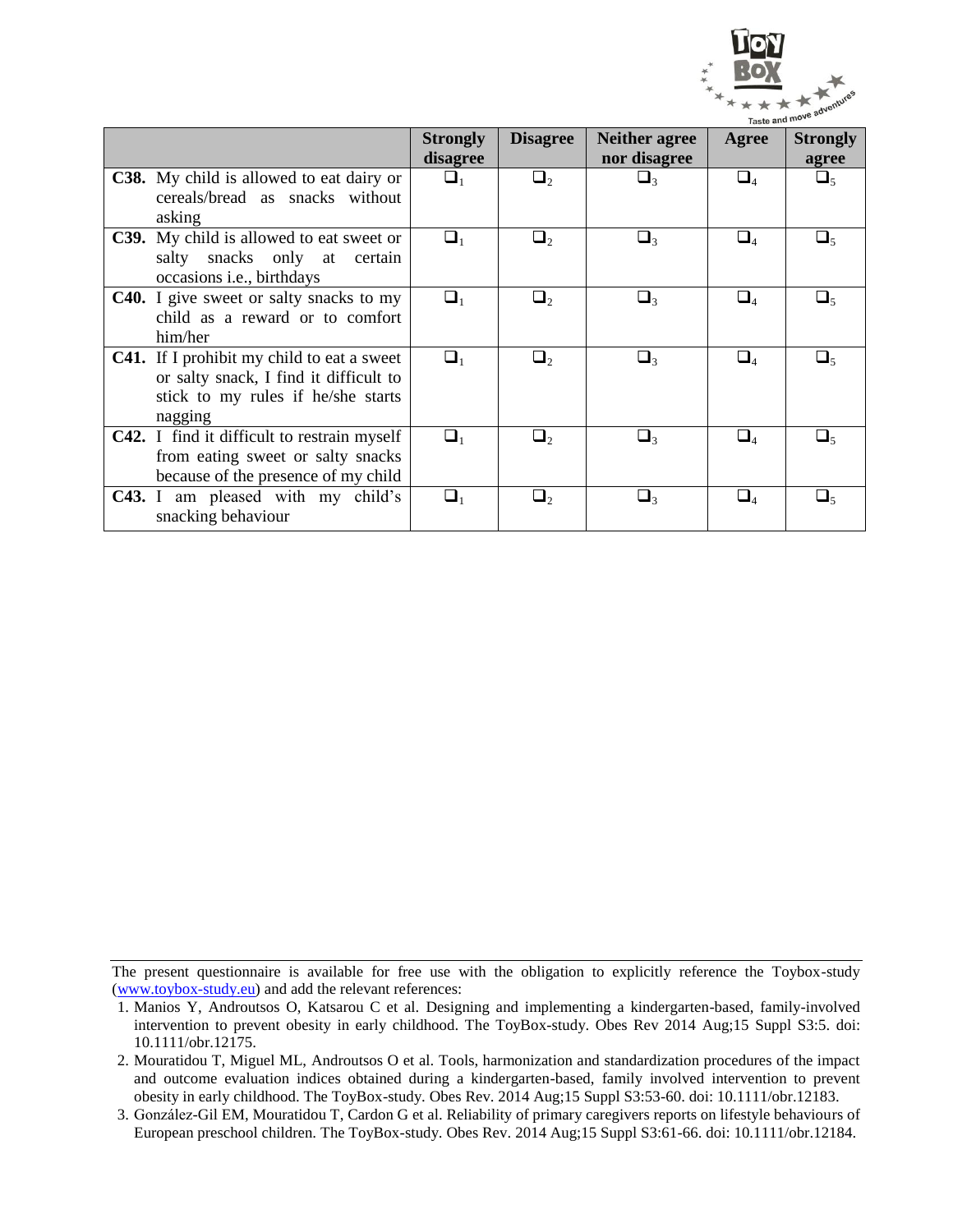

When we say:

- Fruits or Vegetables: we mean pieces of fruits or vegetables (do not include juices)

- Bread or Cereals: we mean any kind of bread or breakfast cereals or cereal products

- Dairy products: we mean any kind of milk (plain and flavored), yogurt (plain and flavored) or cheese.

- Sweet or salty snacks: we mean any kind of chocolate, biscuits, candy, crisps, croissants, pizza or ice cream

etc

#### **What do you think is an acceptable consumption of the following food items for 4-6 year old children?**

|                                                  | <b>Never</b> | <b>On certain</b><br>occasions<br>i.e. birthdays | 1 or less<br>times<br>per<br>week | $2 - 4$<br>times<br>per<br>week | $5-6$<br>times<br>per<br>week | $1 - 2$<br>times<br>per day | $3-4$<br>times<br>per day | $5$ or<br>more<br>times<br>per day |
|--------------------------------------------------|--------------|--------------------------------------------------|-----------------------------------|---------------------------------|-------------------------------|-----------------------------|---------------------------|------------------------------------|
| C44. Sweets/candies/<br>chocolate                | $\Box_1$     | $\Box_2$                                         | $\Box_3$                          | $\Box_4$                        | $\Box_5$                      | $\Box_6$                    | $\Box_7$                  | $\square_8$                        |
| C45. Biscuits/cookies/<br>cakes/muffins          | $\Box_1$     | $\Box_2$                                         | $\Box_3$                          | $\Box_4$                        | $\Box_5$                      | $\Box_6$                    | $\Box$ <sub>7</sub>       | $\Box_8$                           |
| C46. Crisps and other<br>similar salty<br>snacks | $\Box_1$     | $\Box_2$                                         | $\Box_3$                          | $\Box_4$                        | $\Box_5$                      | $\Box_6$                    | $\Box$ <sub>7</sub>       | $\Box_8$                           |
| C47. Fruit and<br>vegetables                     | $\Box_1$     | $\Box_2$                                         | $\Box_3$                          | $\Box_4$                        | $\Box_5$                      | $\square_6$                 | $\Box$ <sub>7</sub>       | $\Box_8$                           |
| C48. Pizza, cheese<br>pies/ meat pies            | $\Box_1$     | $\Box_2$                                         | $\Box_3$                          | $\Box_4$                        | $\Box_5$                      | $\Box_6$                    | $\Box$ <sub>7</sub>       | $\square_8$                        |
| C49. Milk (plain)                                | $\Box_1$     | $\Box_2$                                         | $\Box_3$                          | $\Box_4$                        | $\Box_5$                      | $\Box_6$                    | $\Box$ <sub>7</sub>       | $\Box_8$                           |
| C50. Yogurt (plain)                              | $\Box_1$     | $\Box_2$                                         | $\Box_3$                          | $\Box_4$                        | $\Box_5$                      | $\square_6$                 | $\Box_7$                  | $\square_8$                        |
| C51. Milk (flavored)                             | $\Box_1$     | $\Box_2$                                         | $\Box_3$                          | $\Box_4$                        | $\Box_5$                      | $\Box_6$                    | $\Box$ <sub>7</sub>       | $\Box_8$                           |
| C52. Yogurt (flavored)                           | $\Box_1$     | $\Box_2$                                         | $\Box_3$                          | $\Box_4$                        | $\Box_5$                      | $\Box_6$                    | $\Box$ <sub>7</sub>       | $\Box_8$                           |
| C53. Cheese                                      | $\Box_1$     | $\Box_2$                                         | $\Box_3$                          | $\Box_4$                        | $\Box_5$                      | $\Box_6$                    | $\Box$ <sub>7</sub>       | $\square_8$                        |

<sup>1.</sup> Manios Y, Androutsos O, Katsarou C et al. Designing and implementing a kindergarten-based, family-involved intervention to prevent obesity in early childhood. The ToyBox-study. Obes Rev 2014 Aug;15 Suppl S3:5. doi: 10.1111/obr.12175.

<sup>2.</sup> Mouratidou T, Miguel ML, Androutsos O et al. Tools, harmonization and standardization procedures of the impact and outcome evaluation indices obtained during a kindergarten-based, family involved intervention to prevent obesity in early childhood. The ToyBox-study. Obes Rev. 2014 Aug;15 Suppl S3:53-60. doi: 10.1111/obr.12183.

<sup>3.</sup> González-Gil EM, Mouratidou T, Cardon G et al. Reliability of primary caregivers reports on lifestyle behaviours of European preschool children. The ToyBox-study. Obes Rev. 2014 Aug;15 Suppl S3:61-66. doi: 10.1111/obr.12184.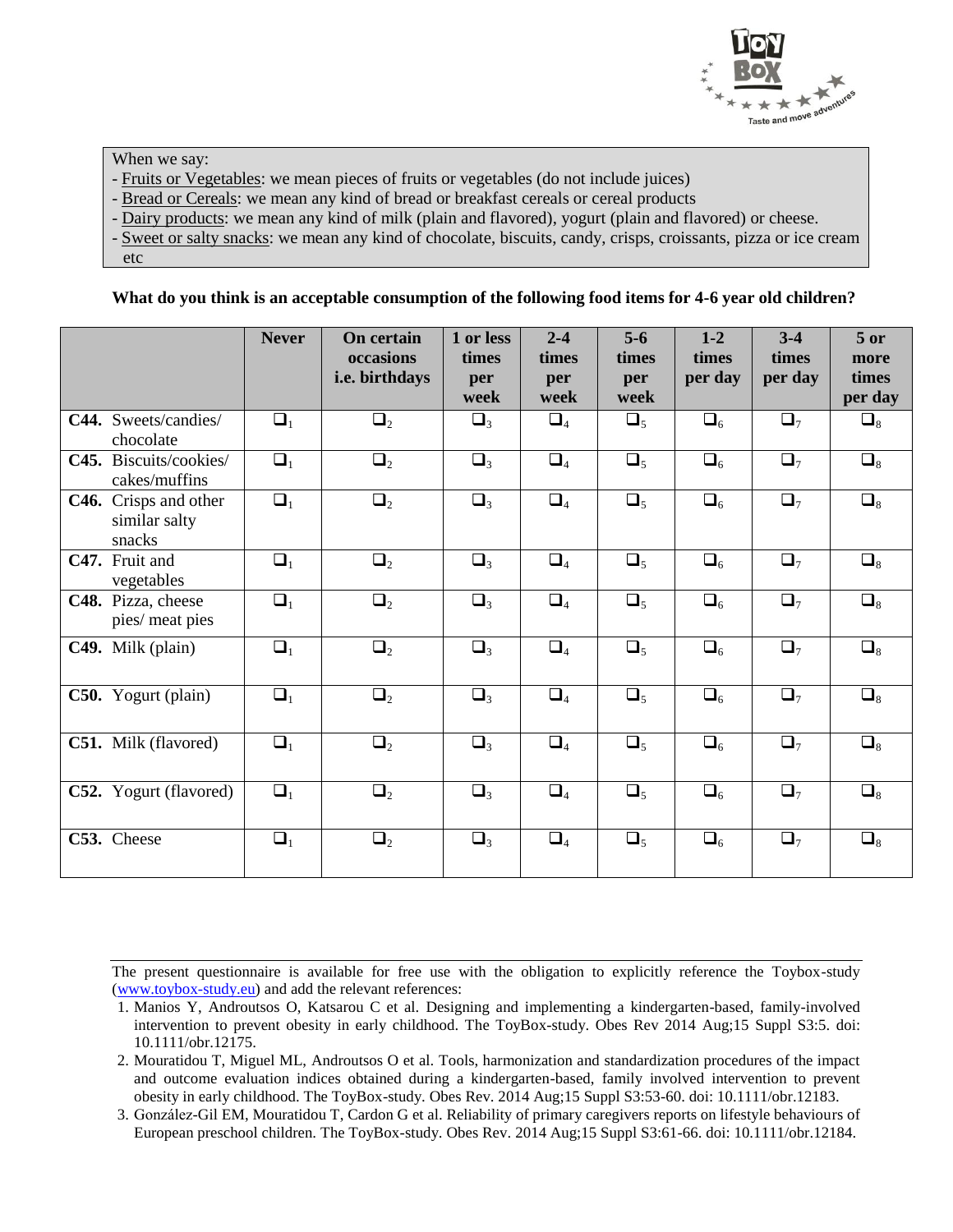

### **D. Physical Activity**

**The following part of the questionnaire is to assess the physical activity behaviour of you and of your child. Please answer all questions. It is important to remember that there are no right or wrong answers. Fill in what applies to you or your situation.** 

**In the following questions, when we say PHYSICAL ACTIVITY we mean: Activities that you do including practicing a sport or exercising** 



**Think about the time you spent walking in the last 7 days. This includes walking at work and at home, walking to travel from place to place, and any other walking that you might do solely for recreation, sport, exercise, or leisure.**

| During the <b>last 7 days</b> , on how<br>D1.<br>many days did you walk for at least 10<br>minutes at a time? | D <sub>2</sub> .<br>How much time did you usually spend<br>walking on one of those days? |
|---------------------------------------------------------------------------------------------------------------|------------------------------------------------------------------------------------------|
| $Yes\Box_1 \Box$ days per week<br>walking $\Box$ <sub>2</sub><br>$\rightarrow$ continue<br>with<br>No.        | hours per day<br>and                                                                     |
| question D3                                                                                                   | minutes per day                                                                          |

**Think about all the moderate activities that you did in the last 7 days. Moderate activities refer to activities that take moderate physical effort and make you breathe somewhat harder than normal. Think only about those physical activities that you did for at least 10 minutes at a time.** 

| During the <b>last 7 days</b> , on how<br>D3.<br>many days did you do moderate physical<br>activities like carrying light loads, bicycling<br>at a regular pace, or doubles tennis? | How much time did you usually spend<br>D4.<br>doing moderate physical activities on one of those<br>days? |
|-------------------------------------------------------------------------------------------------------------------------------------------------------------------------------------|-----------------------------------------------------------------------------------------------------------|
| $Yes\Box_1 \Box$ days per week                                                                                                                                                      | hours per day                                                                                             |
|                                                                                                                                                                                     | and                                                                                                       |
| continue with question D5                                                                                                                                                           | minutes per day                                                                                           |

- 1. Manios Y, Androutsos O, Katsarou C et al. Designing and implementing a kindergarten-based, family-involved intervention to prevent obesity in early childhood. The ToyBox-study. Obes Rev 2014 Aug;15 Suppl S3:5. doi: 10.1111/obr.12175.
- 2. Mouratidou T, Miguel ML, Androutsos O et al. Tools, harmonization and standardization procedures of the impact and outcome evaluation indices obtained during a kindergarten-based, family involved intervention to prevent obesity in early childhood. The ToyBox-study. Obes Rev. 2014 Aug;15 Suppl S3:53-60. doi: 10.1111/obr.12183.
- 3. González-Gil EM, Mouratidou T, Cardon G et al. Reliability of primary caregivers reports on lifestyle behaviours of European preschool children. The ToyBox-study. Obes Rev. 2014 Aug;15 Suppl S3:61-66. doi: 10.1111/obr.12184.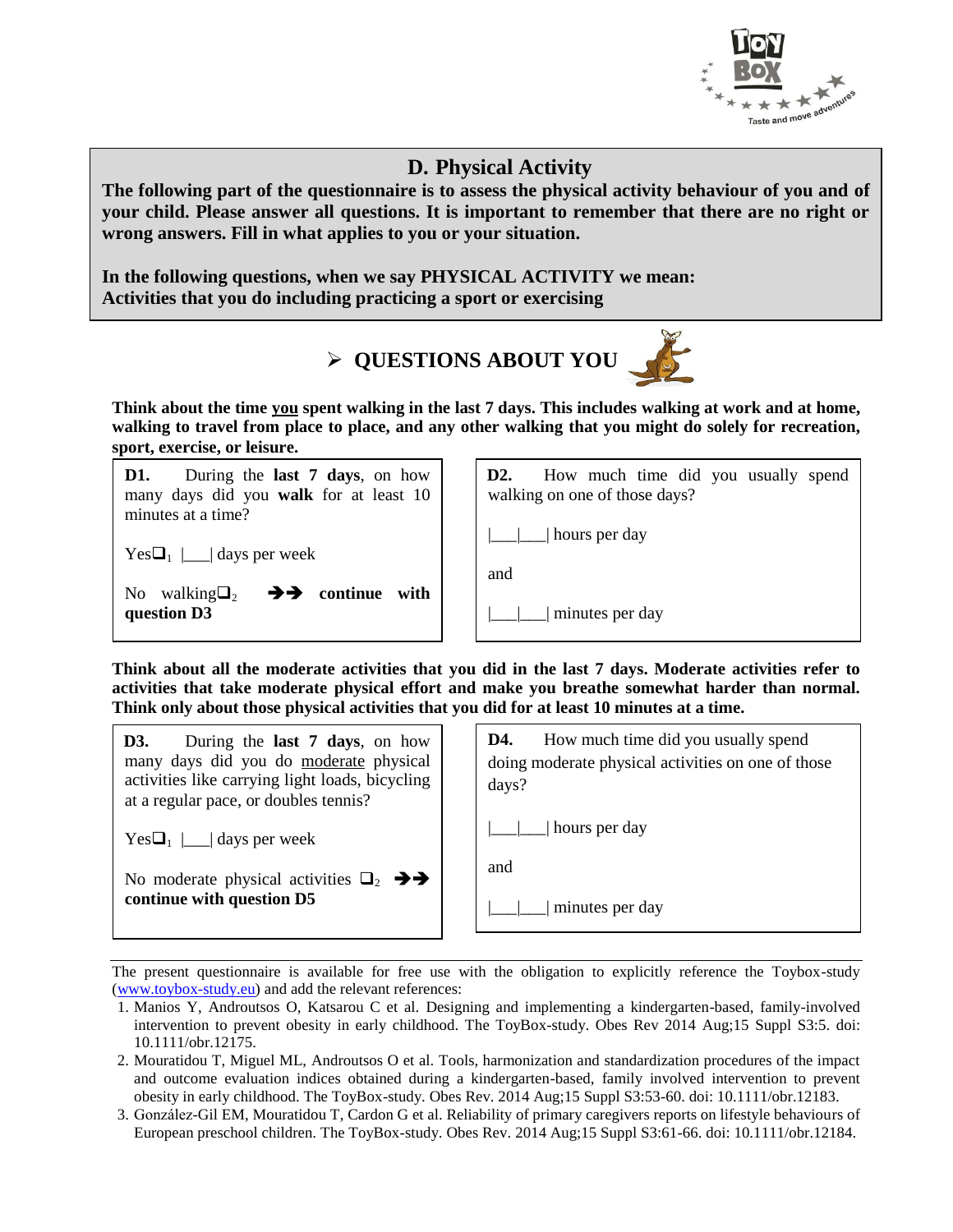

**Think about all the vigorous activities that you did in the last 7 days. Vigorous physical activities refer to activities that take hard physical effort and make you breathe much harder than normal. Think only about those physical activities that you did for at least 10 minutes at a time.** 

| <b>D5.</b> During the <b>last 7 days</b> , on how<br>many days did you do vigorous physical<br>activities like heavy lifting, digging,<br>aerobics, or fast bicycling? |  |
|------------------------------------------------------------------------------------------------------------------------------------------------------------------------|--|
| $Yes\Box_1$         days per week                                                                                                                                      |  |
| No vigorous physical activities $\Box_2$ $\rightarrow$                                                                                                                 |  |

**continue with question D7**

**D6.** How much time did you usually spend doing vigorous physical activities on one of those days?

| | | | hours per day

and

|\_\_\_|\_\_\_| minutes per day

**Think about the time you spent sitting on weekdays during the last 7 days. Include time spent at work, at home, while doing course work and during leisure time. This may include time spent sitting at a desk, visiting friends, reading, or sitting or lying down to watch television.**

**D7.** During the last 7 days, how much time did you spend sitting on a **week day**?

 $\Box$  hours per day and  $\Box$  minutes per day

<sup>1.</sup> Manios Y, Androutsos O, Katsarou C et al. Designing and implementing a kindergarten-based, family-involved intervention to prevent obesity in early childhood. The ToyBox-study. Obes Rev 2014 Aug;15 Suppl S3:5. doi: 10.1111/obr.12175.

<sup>2.</sup> Mouratidou T, Miguel ML, Androutsos O et al. Tools, harmonization and standardization procedures of the impact and outcome evaluation indices obtained during a kindergarten-based, family involved intervention to prevent obesity in early childhood. The ToyBox-study. Obes Rev. 2014 Aug;15 Suppl S3:53-60. doi: 10.1111/obr.12183.

<sup>3.</sup> González-Gil EM, Mouratidou T, Cardon G et al. Reliability of primary caregivers reports on lifestyle behaviours of European preschool children. The ToyBox-study. Obes Rev. 2014 Aug;15 Suppl S3:61-66. doi: 10.1111/obr.12184.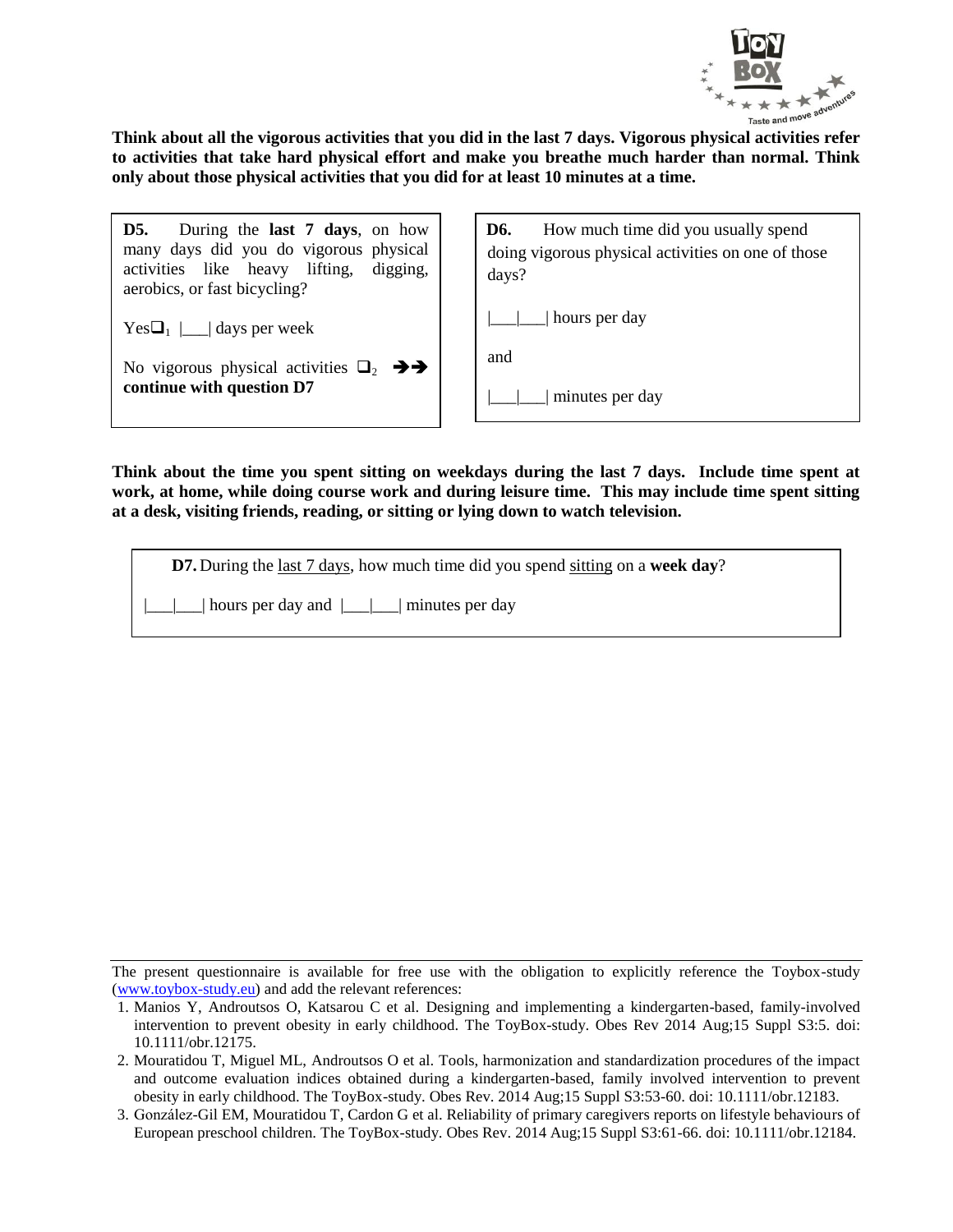

In the following questions, when we say **PHYSICAL ACTIVITY including practicing a sport or exercising** we mean:

Activities that YOUR CHILD does before and after school and that make him/her breathe harder or sweat

**Examples of physical activities are: walking, cycling, playing in the playground, team sports like football and organized activities such as swimming or dance lessons**

**QUESTIONS ABOUT YOUR CHILD**



 $\Box$  Yes

 $\Box_2$ No  $\rightarrow \rightarrow \rightarrow$  Please continue with question D11

**D9. How much time does your child spend doing sport in a sports club per week?**

|\_\_\_|\_\_\_| hours |\_\_\_|\_\_\_| minutes

#### **D10. What kind of sport does your child do in a sports club?**

Please tick all appropriate.

- $\Box$ <sub>1</sub> <*country-specific categories*>
- <sup>2</sup> <*country-specific categories*>
- <sup>3</sup> <*country-specific categories*>
- <sup>4</sup> <*country-specific categories*>
- $\Box$ <sub>5</sub> Other, please specify:

**D11. How does your child usually get to/from preschool and how long does it take him/her?** 

|                             | D12. Travel | D12a.Time | D13. Travel | D13a.Time |
|-----------------------------|-------------|-----------|-------------|-----------|
|                             | forth       | (minutes) | home        | (minutes) |
| Walking                     | ⊔1          |           |             |           |
| Cycling (himself/herself)   | $\sqcup_2$  |           |             |           |
| By guardians bicycle        | $\Box_3$    |           |             |           |
| By school bus and/or public | $\Box_4$    |           |             |           |
| transport                   |             |           |             |           |
| By car/motorbike            | $\Box_5$    |           |             |           |
| Other, please specify:      | $\sqcup_6$  |           |             |           |

- 1. Manios Y, Androutsos O, Katsarou C et al. Designing and implementing a kindergarten-based, family-involved intervention to prevent obesity in early childhood. The ToyBox-study. Obes Rev 2014 Aug;15 Suppl S3:5. doi: 10.1111/obr.12175.
- 2. Mouratidou T, Miguel ML, Androutsos O et al. Tools, harmonization and standardization procedures of the impact and outcome evaluation indices obtained during a kindergarten-based, family involved intervention to prevent obesity in early childhood. The ToyBox-study. Obes Rev. 2014 Aug;15 Suppl S3:53-60. doi: 10.1111/obr.12183.
- 3. González-Gil EM, Mouratidou T, Cardon G et al. Reliability of primary caregivers reports on lifestyle behaviours of European preschool children. The ToyBox-study. Obes Rev. 2014 Aug;15 Suppl S3:61-66. doi: 10.1111/obr.12184.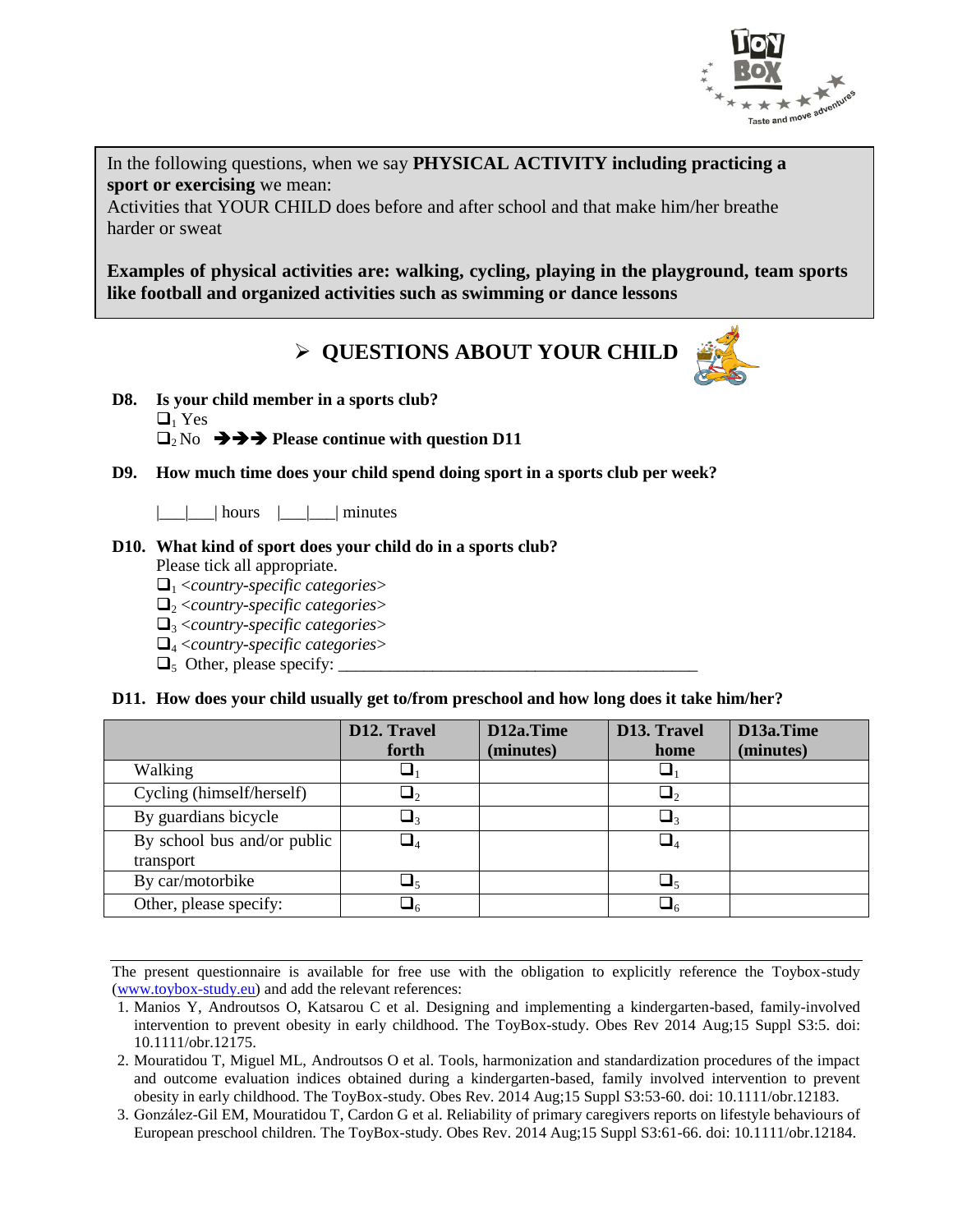

#### **Think about where your child spent his/her time** *YESTERDAY***. Note: If yesterday was a Saturday or Sunday, then this question refers to the** *last* **WEEK DAY (i.e. Friday)**

**D14. What was the weather like YESTERDAY?** (please tick *one* response)

- $\Box$ <sub>1</sub> Fine to play outdoors
- $\Box$ <sub>2</sub> Too wet to play outdoors
- $\Box$ <sub>3</sub> Too hot or humid to play outdoors
- $\Box$ <sub>4</sub> Too cold to play outdoors
- **D15. How much time did your child spend outdoors in active play (skipping, cycling) YESTERDAY?**  (record "0" if your child did not spend time playing outside)

 $\Box$ | hours  $\Box$ | minutes

### **Think about where your child spent his/her time** *on the last WEEKEND DAY (Saturday or Sunday)*

#### **D16. What was the weather like on that WEEKEND-DAY?** (please tick *one* response)

 $\Box$ <sub>1</sub> Fine to play outdoors

- $\Box$ <sub>2</sub> Too wet to play outdoors
- $\Box$ <sub>3</sub> Too hot or humid to play outdoors

 $\Box$ <sub>4</sub> Too cold to play outdoors

#### **D17. How much time did your child spend outdoors in active play IN THE LAST WEEKEND DAY?**  (record "0" if your child did not spend time playing outside)

 $|\_$ |  $|\_$ | hours  $|\_$ |  $|\_$ | minutes

#### **D18. How far is your child's preschool located from your home?**

- $\Box$  Up to 500 metres
- $\Box$ <sub>2</sub> From 500 metres to <1 kilometre
- $\Box$ <sub>3</sub> From 1 kilometre to <2 kilometres
- $\Box$ <sub>4</sub> From 2 kilometres to <3 kilometres
- $\Box$ <sub>5</sub> From 3 kilometres to <4 kilometres
- $\Box$ <sub>6</sub> 4 kilometres or more

- 1. Manios Y, Androutsos O, Katsarou C et al. Designing and implementing a kindergarten-based, family-involved intervention to prevent obesity in early childhood. The ToyBox-study. Obes Rev 2014 Aug;15 Suppl S3:5. doi: 10.1111/obr.12175.
- 2. Mouratidou T, Miguel ML, Androutsos O et al. Tools, harmonization and standardization procedures of the impact and outcome evaluation indices obtained during a kindergarten-based, family involved intervention to prevent obesity in early childhood. The ToyBox-study. Obes Rev. 2014 Aug;15 Suppl S3:53-60. doi: 10.1111/obr.12183.
- 3. González-Gil EM, Mouratidou T, Cardon G et al. Reliability of primary caregivers reports on lifestyle behaviours of European preschool children. The ToyBox-study. Obes Rev. 2014 Aug;15 Suppl S3:61-66. doi: 10.1111/obr.12184.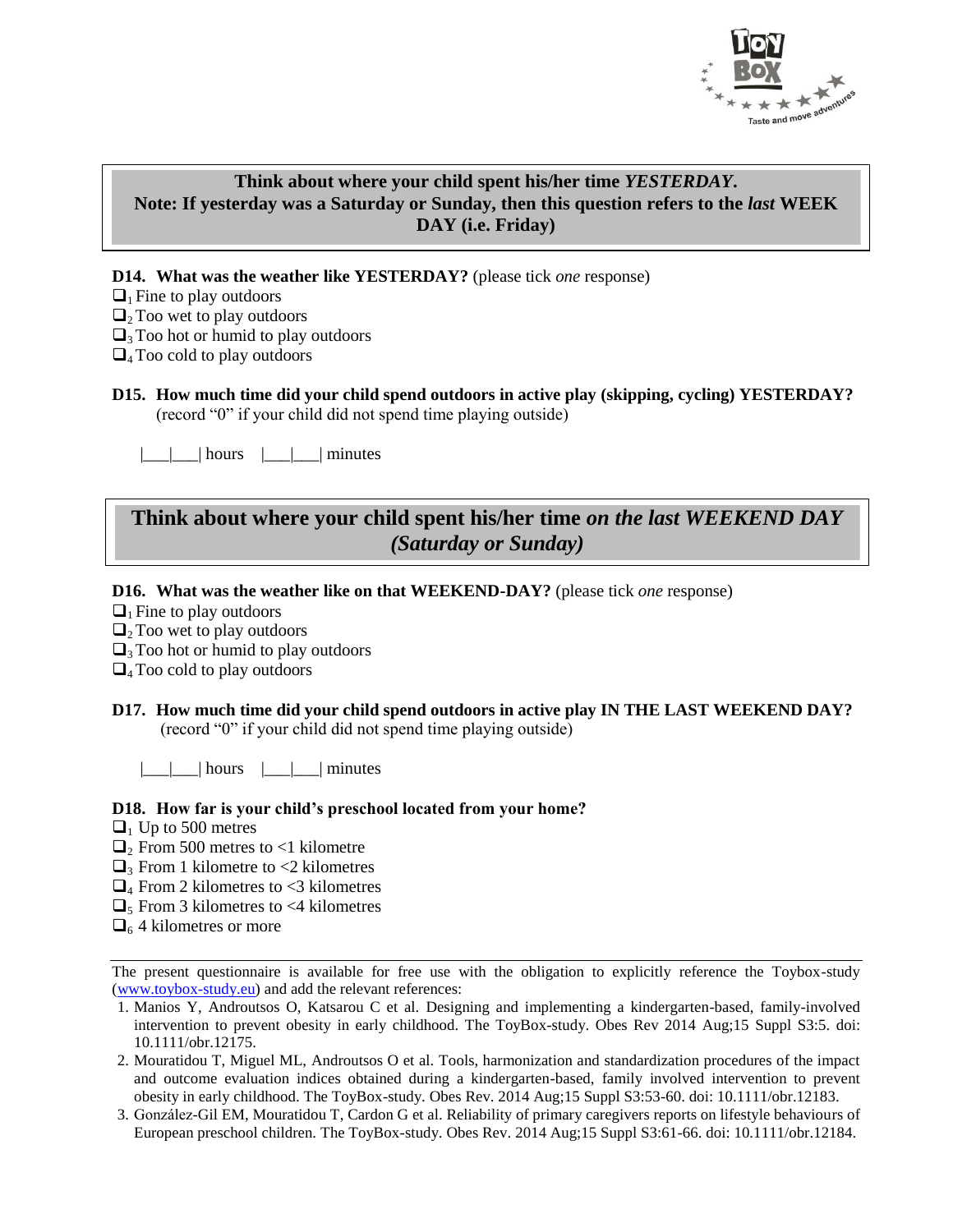

#### **D19. I think that the recommendations on PHYSICAL ACTIVITY for 4-6 year old children are**

- $\Box$ <sub>1</sub> To be physically active one day a week
- $\Box$ <sub>2</sub> To be physically active 2-3 days a week
- $\Box$ <sub>3</sub> To be physically active every day for 30 minutes to 1 hour
- $\Box$ <sub>4</sub> To be physically active every day for 1-2 hours
- $\Box$ <sub>5</sub> To be physically active every day for 3-4 hours
- $\Box$ <sub>6</sub> To be physically active every day for 5-6 hours
- $\Box$ <sub>7</sub> To be physically active every day for 7-8 hours
- $\Box$ <sub>8</sub> To be physically active every day for more than 8 hours
- $\Box$ <sub>9</sub> I don't know

#### **Please read the following statements and tick the boxes most appropriate to your situation:**

|                                                                                                                                                         | <b>Strongly</b><br>disagree | <b>Disagree</b> | <b>Neither agree</b><br>nor disagree | Agree    | <b>Strongly</b><br>agree |
|---------------------------------------------------------------------------------------------------------------------------------------------------------|-----------------------------|-----------------|--------------------------------------|----------|--------------------------|
| D20. My child likes to be physically                                                                                                                    | $\Box_1$                    | $\Box_2$        | $\Box_3$                             | $\Box_4$ | $\Box_5$                 |
| active                                                                                                                                                  |                             |                 |                                      |          |                          |
| D21. My child enjoys taking part in<br>sports                                                                                                           | $\Box_1$                    | $\Box_2$        | $\Box_3$                             | $\Box_4$ | $\Box_5$                 |
| D22. My child prefers doing passive<br>activities (like playing with cars,<br>drawing,) rather<br>dolls,<br>than<br>physical activities                 | $\Box_1$                    | $\Box_2$        | $\Box_3$                             | $\Box_4$ | $\Box_5$                 |
| D23. If my child has the choice, he/she<br>rather chooses to go somewhere in a<br>passive (e.g. by car) rather than an<br>active (walking, cycling) way | $\Box_1$                    | $\Box_2$        | $\Box_3$                             | $\Box_4$ | $\Box_5$                 |
| D24. Being physically active is good for<br>my child                                                                                                    | $\Box_1$                    | $\Box_2$        | $\Box_3$                             | $\Box_4$ | $\Box_5$                 |
| <b>D25.</b> I plan physical activity for my child<br>on a regular basis                                                                                 | $\Box_1$                    | $\Box_2$        | $\Box_3$                             | $\Box_4$ | $\Box_5$                 |
| D26. I find it difficult to organize our<br>family so that we have enough time<br>for active transport.                                                 | $\Box_1$                    | $\Box_2$        | $\Box_3$                             | $\Box_4$ | $\Box_5$                 |
| <b>D27.</b> Toys or equipment/material (ball,<br>rope, bike, swing, ) are available<br>for my child to play actively outside<br>or inside               | $\Box_1$                    | $\Box_2$        | $\Box_3$                             | $\Box_4$ | $\Box_5$                 |

The present questionnaire is available for free use with the obligation to explicitly reference the Toybox-study (www.toybox-study.eu) and add the relevant references:

3. González-Gil EM, Mouratidou T, Cardon G et al. Reliability of primary caregivers reports on lifestyle behaviours of European preschool children. The ToyBox-study. Obes Rev. 2014 Aug;15 Suppl S3:61-66. doi: 10.1111/obr.12184.

<sup>1.</sup> Manios Y, Androutsos O, Katsarou C et al. Designing and implementing a kindergarten-based, family-involved intervention to prevent obesity in early childhood. The ToyBox-study. Obes Rev 2014 Aug;15 Suppl S3:5. doi: 10.1111/obr.12175.

<sup>2.</sup> Mouratidou T, Miguel ML, Androutsos O et al. Tools, harmonization and standardization procedures of the impact and outcome evaluation indices obtained during a kindergarten-based, family involved intervention to prevent obesity in early childhood. The ToyBox-study. Obes Rev. 2014 Aug;15 Suppl S3:53-60. doi: 10.1111/obr.12183.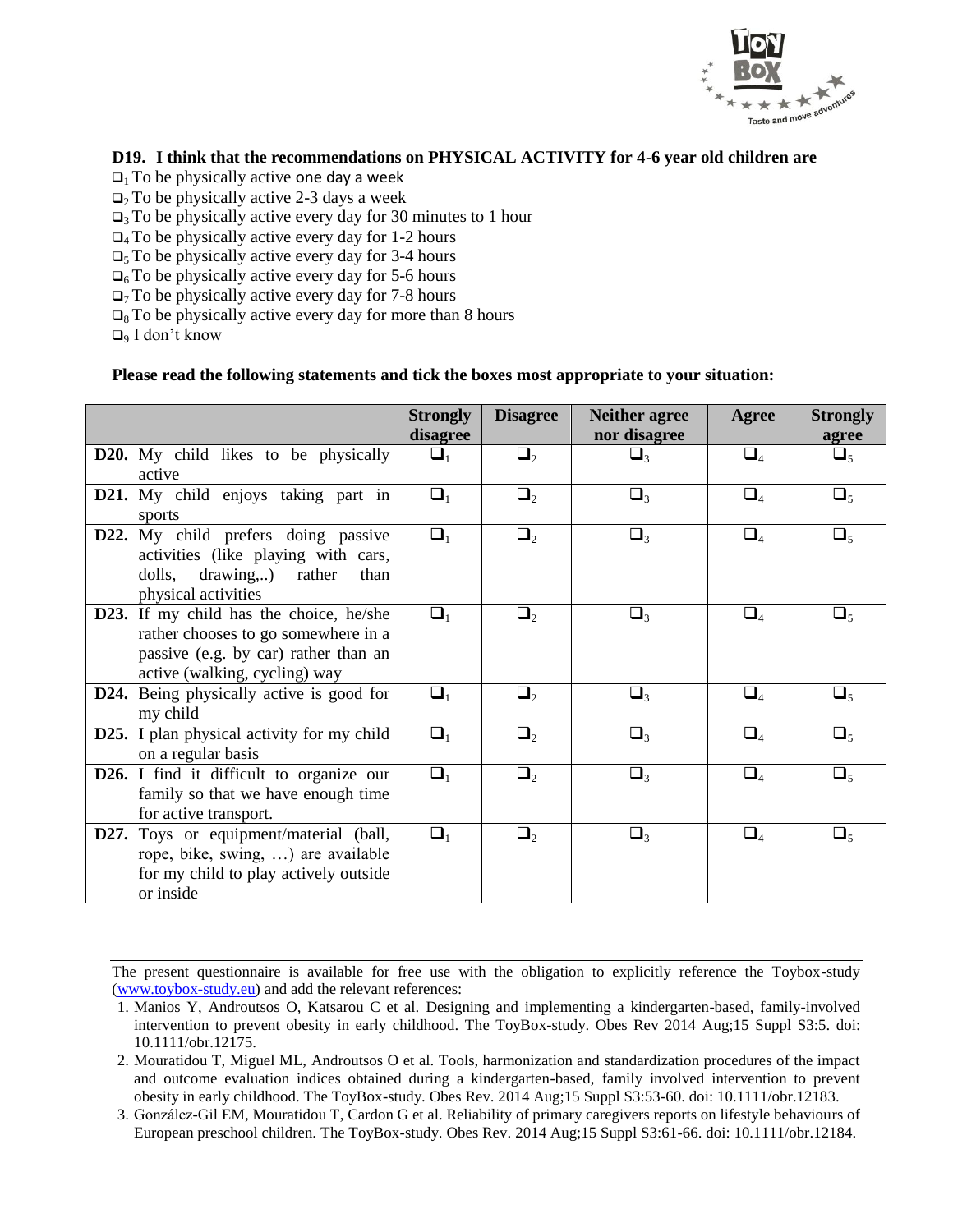

|                                                    | <b>Strongly</b><br>disagree | <b>Disagree</b>     | <b>Neither agree</b><br>nor disagree | Agree    | <b>Strongly</b><br>agree |
|----------------------------------------------------|-----------------------------|---------------------|--------------------------------------|----------|--------------------------|
| D28. I find it difficult to let my child be        | $\Box_1$                    | $\Box_2$            | $\Box_3$                             | $\Box_4$ |                          |
| physically active if I want my child               |                             |                     |                                      |          | $\Box_5$                 |
| to be quiet so that I can do my                    |                             |                     |                                      |          |                          |
| household or work                                  |                             |                     |                                      |          |                          |
| D29. I find it difficult to let my child be        | $\Box_1$                    | $\Box_2$            | $\Box_3$                             | $\Box_4$ | $\Box_5$                 |
| physically active if the weather                   |                             |                     |                                      |          |                          |
| conditions are bad or it is very                   |                             |                     |                                      |          |                          |
| cold/hot outside.                                  |                             |                     |                                      |          |                          |
| <b>D30.</b> I find it difficult to let my child be | $\Box_1$                    | $\Box_2$            | $\Box_3$                             | $\Box_4$ | $\Box_5$                 |
| physically active outside as I always              |                             |                     |                                      |          |                          |
| have to be there to supervise                      |                             |                     |                                      |          |                          |
| him/her                                            |                             |                     |                                      |          |                          |
| child<br><b>D31.</b> I encourage my<br>be<br>to    | $\Box_1$                    | $\Box_2$            | $\Box_3$                             | $\Box_4$ | $\Box_5$                 |
| physically active                                  |                             |                     |                                      |          |                          |
| D32. I like doing physical activities              | $\Box_1$                    | $\Box_2$            | $\Box_3$                             | $\Box_4$ | $\Box_5$                 |
| together with my child                             |                             |                     |                                      |          |                          |
| D33. I reward my child or comfort                  | $\Box_1$                    | $\Box_2$            | $\Box_3$                             | $\Box_4$ | $\Box_5$                 |
| him/her by being physically active                 |                             |                     |                                      |          |                          |
| together with him/her                              |                             |                     |                                      |          |                          |
| D34. I find it difficult to insist that my         | $\Box_1$                    | $\Box$ <sub>2</sub> | $\Box_3$                             | $\Box_4$ | $\Box_5$                 |
| child is physically active if he/she               |                             |                     |                                      |          |                          |
| does not want to and starts nagging                |                             |                     |                                      |          |                          |
| <b>D35.</b> I try to be physically active together | $\Box_1$                    | $\Box_2$            | $\Box_3$                             | $\Box_4$ | $\Box_5$                 |
| with my child regularly                            |                             |                     |                                      |          |                          |
| D36. My child is allowed to run around             | $\Box_1$                    | $\Box$ <sub>2</sub> | $\Box_3$                             | $\Box_4$ | $\Box_5$                 |
| and be physically active inside our                |                             |                     |                                      |          |                          |
| house                                              |                             |                     |                                      |          |                          |
| D37. I am pleased with my child's                  | $\Box_1$                    | $\Box_2$            | $\Box_3$                             | $\Box_4$ | $\Box_5$                 |
| physical activity level                            |                             |                     |                                      |          |                          |

<sup>1.</sup> Manios Y, Androutsos O, Katsarou C et al. Designing and implementing a kindergarten-based, family-involved intervention to prevent obesity in early childhood. The ToyBox-study. Obes Rev 2014 Aug;15 Suppl S3:5. doi: 10.1111/obr.12175.

<sup>2.</sup> Mouratidou T, Miguel ML, Androutsos O et al. Tools, harmonization and standardization procedures of the impact and outcome evaluation indices obtained during a kindergarten-based, family involved intervention to prevent obesity in early childhood. The ToyBox-study. Obes Rev. 2014 Aug;15 Suppl S3:53-60. doi: 10.1111/obr.12183.

<sup>3.</sup> González-Gil EM, Mouratidou T, Cardon G et al. Reliability of primary caregivers reports on lifestyle behaviours of European preschool children. The ToyBox-study. Obes Rev. 2014 Aug;15 Suppl S3:61-66. doi: 10.1111/obr.12184.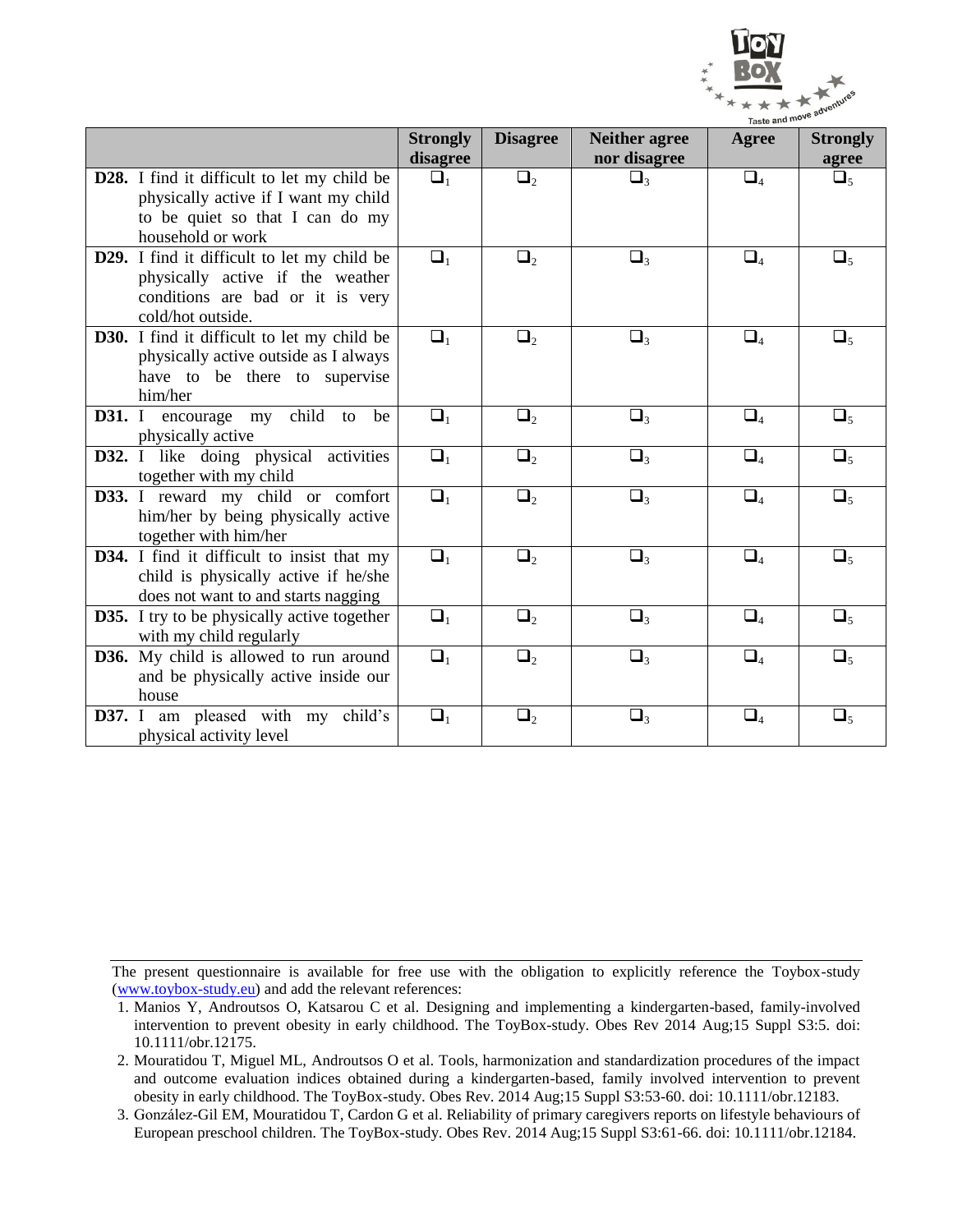

### **E. Sedentary activities**

**The following part of the questionnaire aims to assess the sedentary behaviour of you and of your child. Please answer all questions. It is important to remember that there are no right or wrong answers. Fill in what applies to you or your situation.** 

**When we say SEDENTARY activities, we mean all sitting and lying activities, such as watching television and/or DVD, using the computer, drawing and looking into books.**

# **QUESTIONS ABOUT YOU**



**About how many hours a day do YOU usually watch television (including DVDs and videos) in your free time? (Please mark one box for weekdays and one box for weekend days)**

| E1. Weekdays                                 | E2. Weekend days                             |
|----------------------------------------------|----------------------------------------------|
| (average all weekdays)                       | (average per weekend days)                   |
| $\Box_1$ Never                               | $\Box_1$ Never                               |
| $\Box$ <sub>2</sub> Less than 30 minutes/day | $\Box$ <sub>2</sub> Less than 30 minutes/day |
| $\Box$ <sub>3</sub> 30 minutes to <1 hr/day  | $\Box$ <sub>3</sub> 30 minutes to <1 hr/day  |
| $\Box$ 41 - 2 hrs/day                        | $\Box$ 41 - 2 hrs/day                        |
| $\Box$ <sub>5</sub> 3-4 hrs/ day             | $\Box$ <sub>5</sub> 3-4 hrs/ day             |
| $\Box$ <sub>6</sub> 5-6 hrs/ day             | $\Box$ <sub>6</sub> 5-6 hrs/ day             |
| $\Box$ <sub>7</sub> 7-8 hrs/ day             | $\Box$ <sub>7</sub> 7-8 hrs/day              |
| $\Box_8$ 8 hrs/day                           | $\Box_8$ 8 hrs/day                           |
| $\Box$ <sub>9</sub> More than 8 hrs/ day     | $\Box$ <sub>9</sub> More than 8 hrs/ day     |
| $\Box_{10}$ I don't know                     | $\Box_{10}$ I don't know                     |

<sup>1.</sup> Manios Y, Androutsos O, Katsarou C et al. Designing and implementing a kindergarten-based, family-involved intervention to prevent obesity in early childhood. The ToyBox-study. Obes Rev 2014 Aug;15 Suppl S3:5. doi: 10.1111/obr.12175.

<sup>2.</sup> Mouratidou T, Miguel ML, Androutsos O et al. Tools, harmonization and standardization procedures of the impact and outcome evaluation indices obtained during a kindergarten-based, family involved intervention to prevent obesity in early childhood. The ToyBox-study. Obes Rev. 2014 Aug;15 Suppl S3:53-60. doi: 10.1111/obr.12183.

<sup>3.</sup> González-Gil EM, Mouratidou T, Cardon G et al. Reliability of primary caregivers reports on lifestyle behaviours of European preschool children. The ToyBox-study. Obes Rev. 2014 Aug;15 Suppl S3:61-66. doi: 10.1111/obr.12184.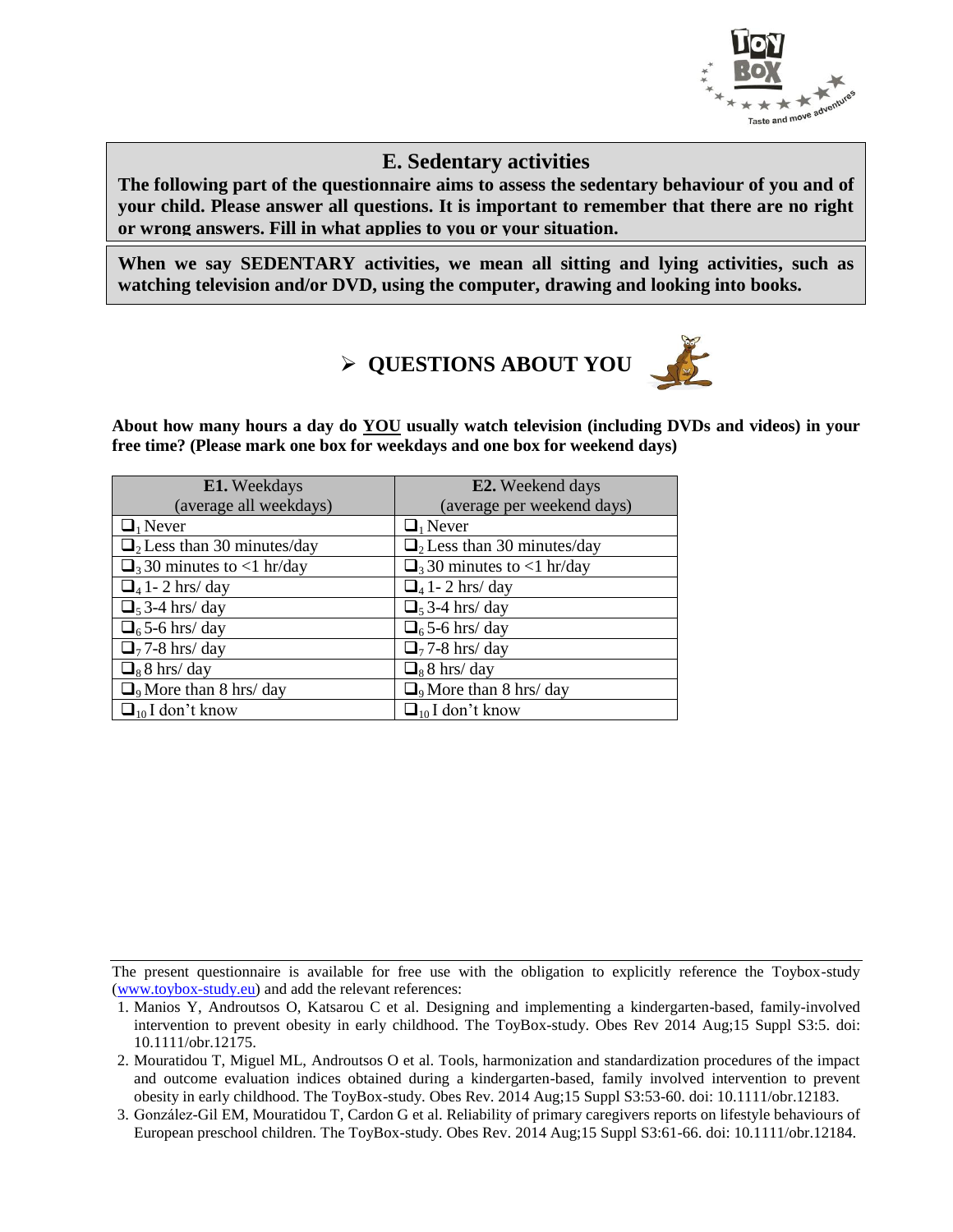

**About how many hours a day do YOU usually use your computer for activities like chatting online, internet, emailing, playing games and/or do you play game consoles (e.g. Playstation, Xbox, GameCube) during leisure time? Please do not count hours of computer use for work-related issues even when it is done at home**

| E3. Weekdays                                 | <b>E4.</b> Weekend days                      |
|----------------------------------------------|----------------------------------------------|
| (average all weekdays)                       | (average per weekend days)                   |
| $\Box_1$ Never                               | $\Box_1$ Never                               |
| $\Box$ <sub>2</sub> Less than 30 minutes/day | $\Box$ <sub>2</sub> Less than 30 minutes/day |
| $\Box$ <sub>3</sub> 30 minutes to <1 hr/day  | $\Box$ <sub>3</sub> 30 minutes to <1 hr/day  |
| $\Box$ 41 - 2 hrs/day                        | $\Box$ <sub>4</sub> 1 - 2 hrs/ day           |
| $\Box$ <sub>5</sub> 3-4 hrs/ day             | $\Box$ <sub>5</sub> 3-4 hrs/ day             |
| $\Box$ <sub>6</sub> 5-6 hrs/ day             | $\Box$ <sub>6</sub> 5-6 hrs/ day             |
| $\Box$ <sub>7</sub> 7-8 hrs/ day             | $\Box$ <sub>7</sub> 7-8 hrs/ day             |
| $\Box_8$ 8 hrs/day                           | $\Box_8$ 8 hrs/day                           |
| $\Box$ <sub>9</sub> More than 8 hrs/ day     | $\Box$ <sub>9</sub> More than 8 hrs/ day     |
| $\Box_{10}$ I don't know                     | $\Box_{10}$ I don't know                     |

### **E5. How often do you or your spouse/partner watch television, DVD/video together with your child?**

 $\Box_1$  Never

- $\Box$ <sub>2</sub> Less than once a week
- $\Box$ <sub>3</sub> Once a week
- $\Box$ <sub>4</sub> 2-4 days a week
- $\Box$ <sub>5</sub> 5-6 days a week
- $\Box$ <sub>6</sub> Every day, once a day
- $\Box$ <sub>7</sub> Every day, more than once a day

#### **E6. Is there internet connection available in your household?**

 $\Box_1$  Yes

 $\mathbf{Q}_2$  No

#### **Are the following devices available in your child's room?**

|     |                    | Yes | No |
|-----|--------------------|-----|----|
| E7. | <b>TV</b>          |     |    |
| E8. | DVD player         |     |    |
| E9. | Game consoles      |     |    |
|     | i.e., Play Station |     |    |
|     | E10. Computer      |     |    |

- 1. Manios Y, Androutsos O, Katsarou C et al. Designing and implementing a kindergarten-based, family-involved intervention to prevent obesity in early childhood. The ToyBox-study. Obes Rev 2014 Aug;15 Suppl S3:5. doi: 10.1111/obr.12175.
- 2. Mouratidou T, Miguel ML, Androutsos O et al. Tools, harmonization and standardization procedures of the impact and outcome evaluation indices obtained during a kindergarten-based, family involved intervention to prevent obesity in early childhood. The ToyBox-study. Obes Rev. 2014 Aug;15 Suppl S3:53-60. doi: 10.1111/obr.12183.
- 3. González-Gil EM, Mouratidou T, Cardon G et al. Reliability of primary caregivers reports on lifestyle behaviours of European preschool children. The ToyBox-study. Obes Rev. 2014 Aug;15 Suppl S3:61-66. doi: 10.1111/obr.12184.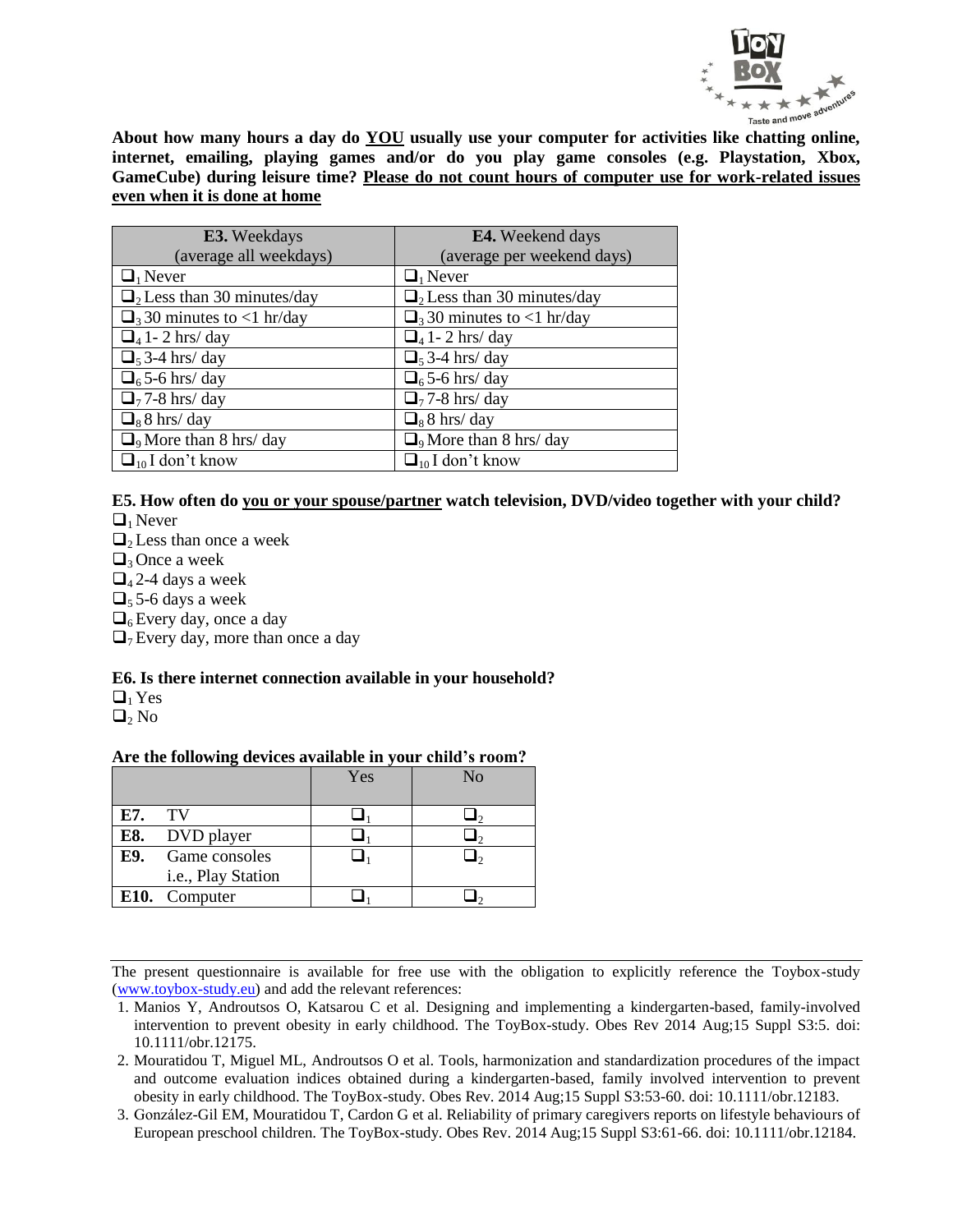

# **QUESTIONS ABOUT YOUR CHILD**

In the following questions, when we say SEDENTARY BEHAVIOUR we mean: **All sitting and lying activities, such as television viewing, playing games on a computer, game consoles and quiet play (drawing, construction, dolls), looking into books**

#### **By screen viewing activities, we refer to the usual time spend in a range of activities including TV/DVD/Video, electronic games and recreational computer use per day.**

**About how many hours a day does your child usually watch television (including DVDs and videos) in his/her free time? (Please mark one box for weekdays and one box for weekend days)**

| E11. Weekdays                                | E12. Weekend days                            |
|----------------------------------------------|----------------------------------------------|
| (average all weekdays)                       | (average per weekend days)                   |
| $\Box_1$ Never                               | $\Box_1$ Never                               |
| $\Box$ <sub>2</sub> Less than 30 minutes/day | $\Box$ <sub>2</sub> Less than 30 minutes/day |
| $\Box$ <sub>3</sub> 30 minutes to <1 hr/day  | $\Box$ <sub>3</sub> 30 minutes to <1 hr/day  |
| $\Box$ 41 - 2 hrs/day                        | $\Box$ 41 - 2 hrs/day                        |
| $\Box$ <sub>5</sub> 3-4 hrs/ day             | $\Box$ <sub>5</sub> 3-4 hrs/ day             |
| $\Box$ <sub>6</sub> 5-6 hrs/day              | $\Box$ <sub>6</sub> 5-6 hrs/ day             |
| $\Box$ <sub>7</sub> 7-8 hrs/day              | $\Box$ <sub>7</sub> 7-8 hrs/ day             |
| $\Box_8$ 8 hrs/day                           | $\Box_8$ 8 hrs/day                           |
| $\Box$ <sub>9</sub> More than 8 hrs/ day     | $\Box$ <sub>9</sub> More than 8 hrs/ day     |
| $\Box_{10}$ I don't know                     | $\Box_{10}$ I don't know                     |

**About how many hours a day does your child use the computer for activities like playing games on a computer, game consoles (e.g.Playstation, Xbox, GameCube) during leisure time?**

| E13. Weekdays                                | E14. Weekend days                            |  |  |  |  |  |
|----------------------------------------------|----------------------------------------------|--|--|--|--|--|
| (average all weekdays)                       | (average per weekend days)                   |  |  |  |  |  |
| $\Box_1$ Never                               | $\Box_1$ Never                               |  |  |  |  |  |
| $\Box$ <sub>2</sub> Less than 30 minutes/day | $\Box$ <sub>2</sub> Less than 30 minutes/day |  |  |  |  |  |
| $\Box$ <sub>3</sub> 30 minutes to <1 hr/day  | $\Box$ <sub>3</sub> 30 minutes to <1 hr/day  |  |  |  |  |  |
| $\Box$ 41 - 2 hrs/day                        | $\Box$ 41 - 2 hrs/day                        |  |  |  |  |  |
| $\Box$ <sub>5</sub> 3-4 hrs/ day             | $\Box$ <sub>5</sub> 3-4 hrs/ day             |  |  |  |  |  |
| $\Box$ <sub>6</sub> 5-6 hrs/ day             | $\Box$ <sub>6</sub> 5-6 hrs/day              |  |  |  |  |  |
| $\Box$ <sub>7</sub> 7-8 hrs/ day             | $\Box$ <sub>7</sub> 7-8 hrs/day              |  |  |  |  |  |
| $\Box$ <sub>8</sub> 8 hrs/ day               | $\Box_8$ 8 hrs/day                           |  |  |  |  |  |
| $\Box$ <sub>9</sub> More than 8 hrs/ day     | $\Box$ <sub>9</sub> More than 8 hrs/ day     |  |  |  |  |  |
| $\Box_{10}$ I don't know                     | $\Box_{10}$ I don't know                     |  |  |  |  |  |

- 1. Manios Y, Androutsos O, Katsarou C et al. Designing and implementing a kindergarten-based, family-involved intervention to prevent obesity in early childhood. The ToyBox-study. Obes Rev 2014 Aug;15 Suppl S3:5. doi: 10.1111/obr.12175.
- 2. Mouratidou T, Miguel ML, Androutsos O et al. Tools, harmonization and standardization procedures of the impact and outcome evaluation indices obtained during a kindergarten-based, family involved intervention to prevent obesity in early childhood. The ToyBox-study. Obes Rev. 2014 Aug;15 Suppl S3:53-60. doi: 10.1111/obr.12183.
- 3. González-Gil EM, Mouratidou T, Cardon G et al. Reliability of primary caregivers reports on lifestyle behaviours of European preschool children. The ToyBox-study. Obes Rev. 2014 Aug;15 Suppl S3:61-66. doi: 10.1111/obr.12184.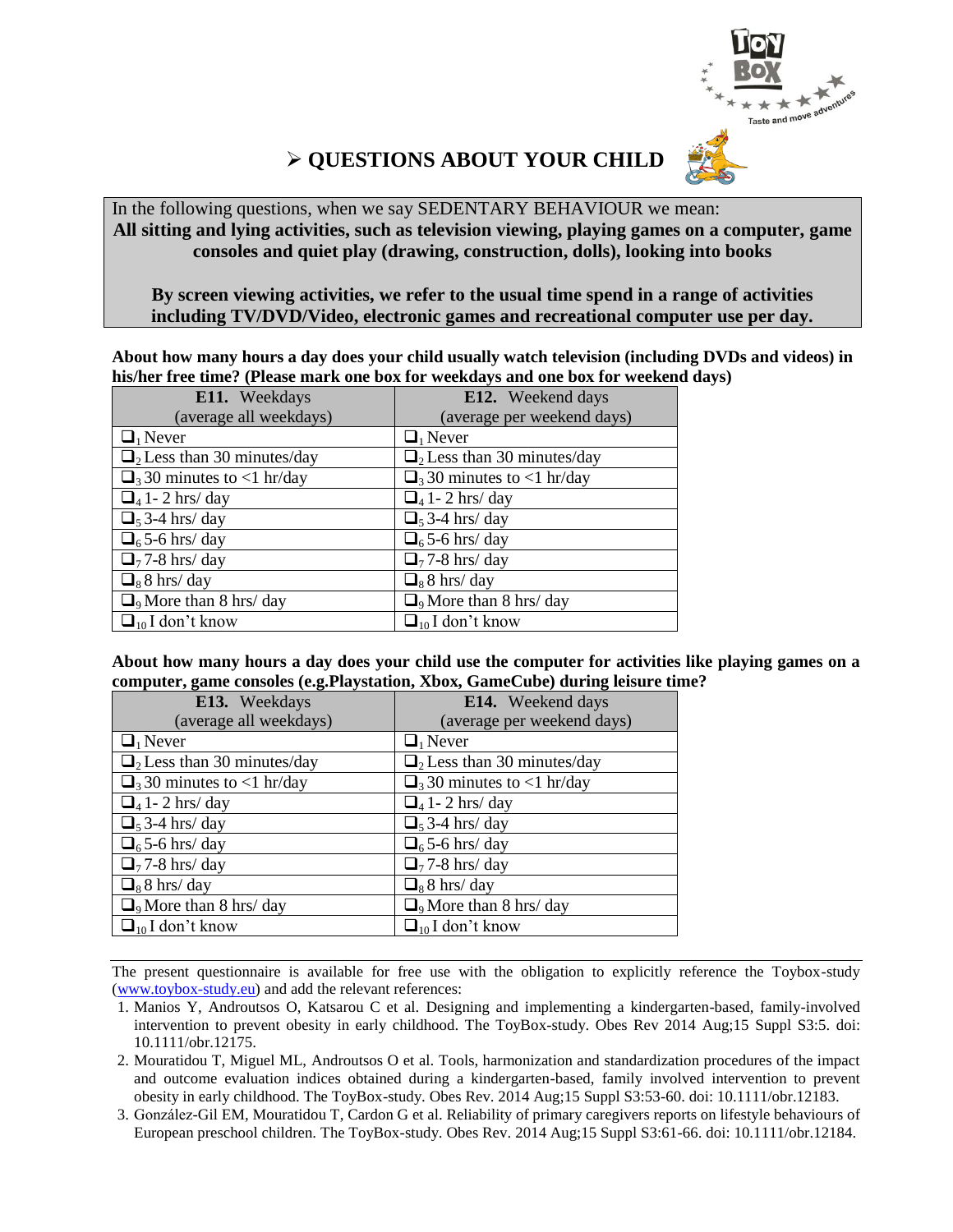

**About how many hours a day does your child have quiet play (looking into books, playing with blocks, playing with dolls, drawing, construction) during leisure time?**

| E15. Weekdays                                | E16. Weekend days                            |
|----------------------------------------------|----------------------------------------------|
| (average all weekdays)                       | (average per weekend days)                   |
| $\Box_1$ Never                               | $\Box_1$ Never                               |
| $\Box$ <sub>2</sub> Less than 30 minutes/day | $\Box$ <sub>2</sub> Less than 30 minutes/day |
| $\Box$ <sub>3</sub> 30 minutes to <1 hr/day  | $\Box$ <sub>3</sub> 30 minutes to <1 hr/day  |
| $\Box$ 41 - 2 hrs/day                        | $\Box$ <sub>4</sub> 1 - 2 hrs/ day           |
| $\Box$ <sub>5</sub> 3-4 hrs/ day             | $\Box$ <sub>5</sub> 3-4 hrs/ day             |
| $\Box$ <sub>6</sub> 5-6 hrs/day              | $\Box$ <sub>6</sub> 5-6 hrs/ day             |
| $\Box$ <sub>7</sub> 7-8 hrs/ day             | $\Box$ <sub>7</sub> 7-8 hrs/ day             |
| $\Box_8$ 8 hrs/day                           | $\Box_8$ 8 hrs/day                           |
| $\Box$ <sub>9</sub> More than 8 hrs/ day     | $\Box$ <sub>9</sub> More than 8 hrs/ day     |
| $\Box_{10}$ I don't know                     | $\Box_{10}$ I don't know                     |

#### **Please read the following statements and tick the boxes most appropriate to your situation:**

|      |                                                                                                                                   | <b>Strongly</b><br>disagree | <b>Disagree</b> | <b>Neither agree</b><br>nor disagree | Agree    | <b>Strongly</b><br>agree |
|------|-----------------------------------------------------------------------------------------------------------------------------------|-----------------------------|-----------------|--------------------------------------|----------|--------------------------|
|      | E17. I think screen viewing activities are<br>beneficial and educational for my child                                             | $\Box_1$                    | $\Box_2$        | $\Box_3$                             | $\Box_4$ | $\Box_{5}$               |
|      | <b>E18.</b> My child likes to watch TV/DVD/ Video                                                                                 | $\Box_1$                    | $\Box_2$        | $\Box_3$                             | $\Box_4$ | $\Box_5$                 |
|      | <b>E19.</b> My child prefers to watch TV for a long<br>time instead of doing other activities                                     | $\Box_1$                    | $\Box_2$        | $\Box_3$                             | $\Box_4$ | $\Box_5$                 |
|      | <b>E20.</b> I find it difficult to limit my child's<br>screen viewing activities if he/she does<br>not want to and starts nagging | $\Box_1$                    | $\Box_2$        | $\Box_3$                             | $\Box_4$ | $\Box_5$                 |
| E21. | watching TV/DVD/Video<br>like<br>together with my child                                                                           | $\Box_1$                    | $\Box_2$        | $\Box_3$                             | $\Box_4$ | $\Box_5$                 |
| E22. | I make sure that there are other activities<br>available for my child to do instead of<br>screen viewing                          | $\Box_1$                    | $\Box_2$        | $\Box_3$                             | $\Box_4$ | $\Box$                   |
| E23. | My child does not like to do activities<br>while standing up                                                                      | $\Box_1$                    | $\Box_2$        | $\Box_3$                             | $\Box_4$ | $\Box_5$                 |
| E24. | My child's TV viewing levels are within<br>the appropriate recommendations                                                        | $\Box_1$                    | $\Box_2$        | $\Box_3$                             | $\Box_4$ | $\Box_5$                 |
|      | <b>E25.</b> I think it is necessary to limit the screen<br>viewing activities for my child                                        | $\Box_1$                    | $\Box_2$        | $\Box_3$                             | $\Box_4$ | $\Box_5$                 |

<sup>1.</sup> Manios Y, Androutsos O, Katsarou C et al. Designing and implementing a kindergarten-based, family-involved intervention to prevent obesity in early childhood. The ToyBox-study. Obes Rev 2014 Aug;15 Suppl S3:5. doi: 10.1111/obr.12175.

<sup>2.</sup> Mouratidou T, Miguel ML, Androutsos O et al. Tools, harmonization and standardization procedures of the impact and outcome evaluation indices obtained during a kindergarten-based, family involved intervention to prevent obesity in early childhood. The ToyBox-study. Obes Rev. 2014 Aug;15 Suppl S3:53-60. doi: 10.1111/obr.12183.

<sup>3.</sup> González-Gil EM, Mouratidou T, Cardon G et al. Reliability of primary caregivers reports on lifestyle behaviours of European preschool children. The ToyBox-study. Obes Rev. 2014 Aug;15 Suppl S3:61-66. doi: 10.1111/obr.12184.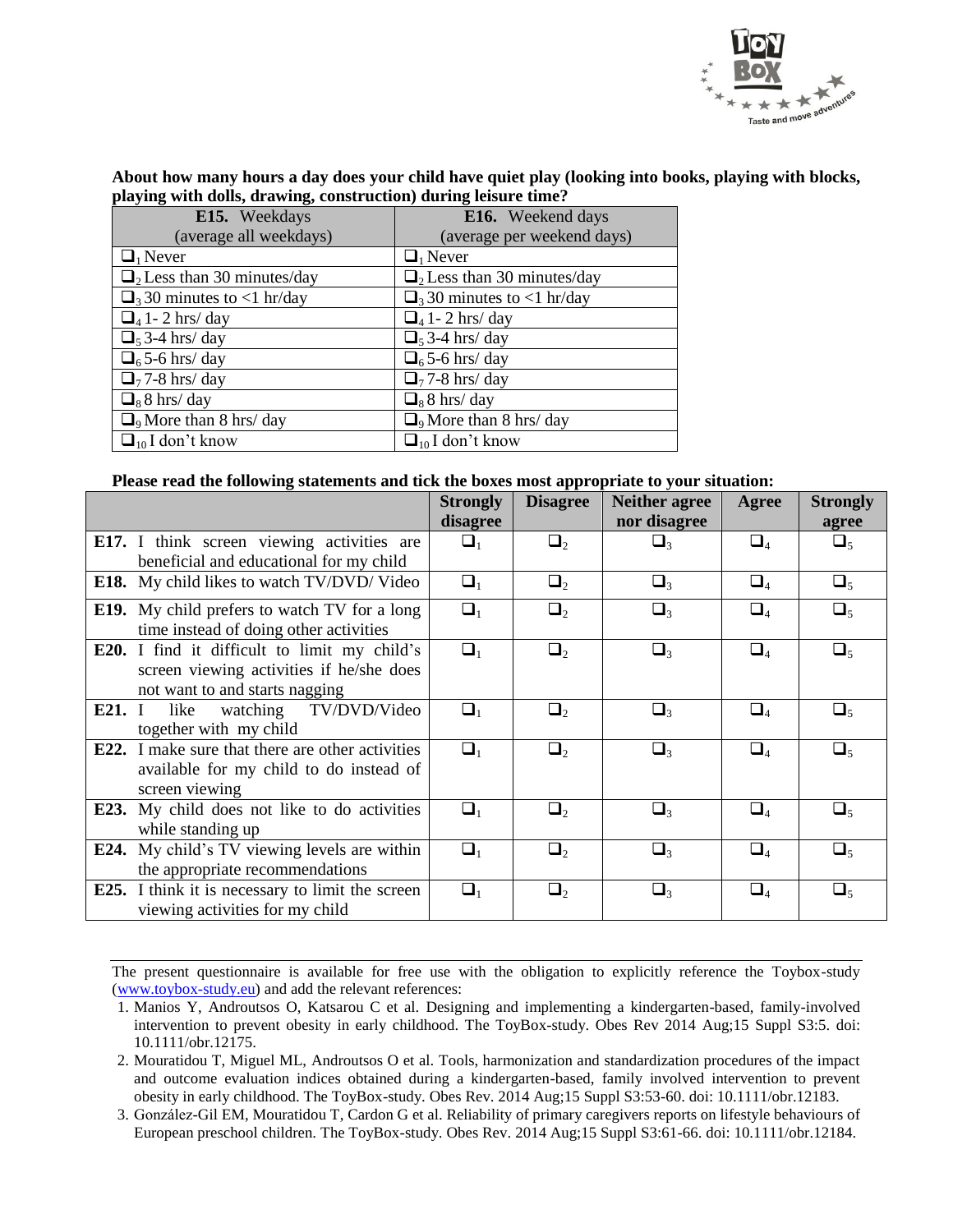

|                                                         | <b>Strongly</b> | <b>Disagree</b> | <b>Neither agree</b>                     | Agree                             | <b>Strongly</b> |
|---------------------------------------------------------|-----------------|-----------------|------------------------------------------|-----------------------------------|-----------------|
|                                                         | disagree        |                 | nor disagree                             |                                   | agree           |
| <b>E26.</b> I encourage my child to do something        | $\Box_1$        | $\Box$          | $\Box_3$                                 | $\Box_4$                          | $\Box$          |
| else instead of watching TV/DVD/Video                   |                 |                 |                                          |                                   |                 |
| <b>E27.</b> It is a habit to organise my family so that | $\Box_1$        | $\Box$          | $\Box$ <sub>3</sub>                      | $\square_{\scriptscriptstyle{A}}$ | $\Box$          |
| we can see programs we like at TV                       |                 |                 |                                          |                                   |                 |
| E28. I try to restrain myself from watching             | $\Box_1$        | $\Box_2$        | $\square_{\scriptscriptstyle\mathsf{3}}$ | $\square_4$                       | $\Box_5$        |
| TV/DVD/Video while my child is                          |                 |                 |                                          |                                   |                 |
| present                                                 |                 |                 |                                          |                                   |                 |
| <b>E29.</b> My child is allowed to watch TV for as      | $\Box_1$        | $\Box_2$        | $\Box_{\tiny{3}}$                        | $\Box_4$                          | $\Box_5$        |
| long as he/she wants                                    |                 |                 |                                          |                                   |                 |
| <b>E30.</b> I punish my child by forbidding him/her     | $\Box_1$        | $\Box_2$        | $\Box_{\tiny{3}}$                        | $\square_4$                       | $\Box_{5}$      |
| to watch TV                                             |                 |                 |                                          |                                   |                 |
| <b>E31.</b> I do not think it is necessary to limit TV  | $\Box_1$        | $\Box_2$        | $\Box$                                   | $\Box_4$                          | $\Box$          |
| viewing for my child if he/she look at                  |                 |                 |                                          |                                   |                 |
| the appropriate children programs                       |                 |                 |                                          |                                   |                 |
| <b>E32.</b> I am pleased with my child's screen         | $\Box_1$        | $\Box_2$        | $\Box$ 3                                 | $\Box_4$                          | $\Box_5$        |
| viewing activities                                      |                 |                 |                                          |                                   |                 |

#### **E33. I think that the recommendation for TV VIEWING for 4-6 year old children is:**

 $\Box$ <sub>1</sub> Not to watch television at all

 $\Box$ <sub>2</sub> To watch television not more than a few times per week

 $\Box$ <sub>3</sub> To watch television for maximum 1 hour per day

 $\Box$ <sub>4</sub> To watch television for 1 to 2 hour per day

5 To watch television for 3 to 4 hours per day

 $\Box$ 6 To watch television for 5 to 6 hours per day

 $\Box$ <sub>7</sub> To watch television for 7 to 8 hours per day

 $\Box_8$  To watch television for more than 8 hours per day

 $\Box$ <sub>9</sub>To watch television as often as he/she likes

 $\Box_{10}$  I don't know

#### **How often does your child watch television during the following meals?**

|                           | Never | Rarely       | ----- ---<br>Sometimes<br>Often |                                  | Always |
|---------------------------|-------|--------------|---------------------------------|----------------------------------|--------|
| E34. Breakfast            |       | $\sqcup_2$   |                                 |                                  |        |
| <b>E35.</b> Morning snack |       | $\sqcup_2$   |                                 |                                  |        |
| E36. Lunch                |       | $\sqcup_{2}$ |                                 | $\sqcup_{\scriptscriptstyle{A}}$ |        |
| E37. Afternoon snack      |       | $\sqcup_2$   |                                 |                                  |        |
| E38. Dinner               |       | $\sqcup_2$   |                                 |                                  |        |
| <b>E39.</b> Evening snack |       |              |                                 |                                  |        |

The present questionnaire is available for free use with the obligation to explicitly reference the Toybox-study (www.toybox-study.eu) and add the relevant references:

1. Manios Y, Androutsos O, Katsarou C et al. Designing and implementing a kindergarten-based, family-involved intervention to prevent obesity in early childhood. The ToyBox-study. Obes Rev 2014 Aug;15 Suppl S3:5. doi: 10.1111/obr.12175.

2. Mouratidou T, Miguel ML, Androutsos O et al. Tools, harmonization and standardization procedures of the impact and outcome evaluation indices obtained during a kindergarten-based, family involved intervention to prevent obesity in early childhood. The ToyBox-study. Obes Rev. 2014 Aug;15 Suppl S3:53-60. doi: 10.1111/obr.12183.

3. González-Gil EM, Mouratidou T, Cardon G et al. Reliability of primary caregivers reports on lifestyle behaviours of European preschool children. The ToyBox-study. Obes Rev. 2014 Aug;15 Suppl S3:61-66. doi: 10.1111/obr.12184.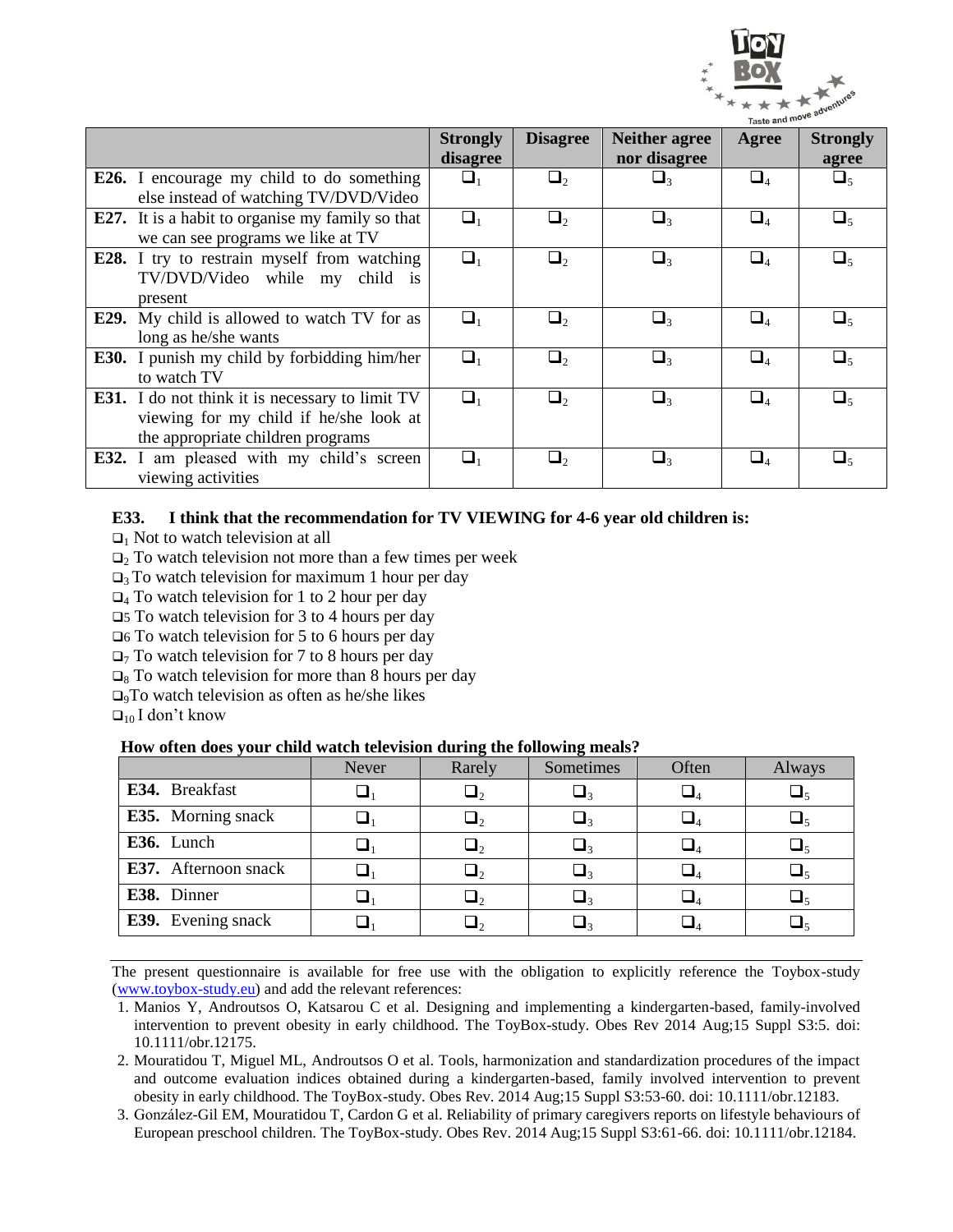

### **F. General questions about your child Please answer the following questions only for your child who brought the questionnaire from school**

| <b>F1.</b> Pre-gestational maternal weight<br>(2-3 months prior to conception) | Please specify                                    | $\lfloor$ (kg)                        |                         |  |  |  |  |
|--------------------------------------------------------------------------------|---------------------------------------------------|---------------------------------------|-------------------------|--|--|--|--|
| <b>F2.</b> How much weight (kg) did the<br>mother gain during pregnancy?       | Please specify                                    | $\lfloor$ (kg)                        |                         |  |  |  |  |
| <b>F3.</b> Was the gestation multiparous?                                      | $\Box_1$ No<br>$\Box_2$ Yes, carrying<br>children |                                       |                         |  |  |  |  |
| <b>F4.</b> Weeks of gestation (max 40 weeks)                                   | Please specify                                    | weeks                                 |                         |  |  |  |  |
| Smoking during gestation                                                       | <b>F5.</b> $1st$ trimester                        | $\mathbf{F6.}2^{\text{nd}}$ trimester | $F7.3rd$ trimester      |  |  |  |  |
|                                                                                | $\Box_1$ No                                       | $\Box_1$ No                           | $\Box_1$ No             |  |  |  |  |
|                                                                                | $\Box_2$ Yes                                      | $\Box$ <sub>2</sub> Yes               | $\Box$ <sub>2</sub> Yes |  |  |  |  |
|                                                                                |                                                   |                                       |                         |  |  |  |  |
|                                                                                | F5.1. If yes, give                                | F5.2. If yes, give                    | F5.3. If yes, give      |  |  |  |  |
|                                                                                | number                                            | number                                | number                  |  |  |  |  |
|                                                                                | of cigarettes                                     | of cigarettes                         | of cigarettes           |  |  |  |  |
|                                                                                | per day                                           | per day                               | per day                 |  |  |  |  |

**Please record the weight and length of your child at birth and performed on the 6th, 7th , 11th and 12th month of your child's life (please have a look at the recorded infant's growth chart/medical record)** 

|                      | Weight (kg)                                                           | Length (cm)    |
|----------------------|-----------------------------------------------------------------------|----------------|
| F8. At birth         |                                                                       | $\vert$ (cm)   |
| F9.<br>Month 6       | $\lfloor \lfloor kg \rfloor \rfloor$<br>$\Box$ . $\Box$ $\Box$ $\Box$ | $\lfloor$ (cm) |
| F10. Month 7         | $  $ $  $ $(kg)$<br> .                                                | $\lfloor$ (cm) |
| <b>F11.</b> Month 11 | (x)                                                                   | $\vert$ (cm)   |
| <b>F12.</b> Month 12 | $\lfloor$ (kg)                                                        | $\vert$ (cm)   |

- 1. Manios Y, Androutsos O, Katsarou C et al. Designing and implementing a kindergarten-based, family-involved intervention to prevent obesity in early childhood. The ToyBox-study. Obes Rev 2014 Aug;15 Suppl S3:5. doi: 10.1111/obr.12175.
- 2. Mouratidou T, Miguel ML, Androutsos O et al. Tools, harmonization and standardization procedures of the impact and outcome evaluation indices obtained during a kindergarten-based, family involved intervention to prevent obesity in early childhood. The ToyBox-study. Obes Rev. 2014 Aug;15 Suppl S3:53-60. doi: 10.1111/obr.12183.
- 3. González-Gil EM, Mouratidou T, Cardon G et al. Reliability of primary caregivers reports on lifestyle behaviours of European preschool children. The ToyBox-study. Obes Rev. 2014 Aug;15 Suppl S3:61-66. doi: 10.1111/obr.12184.